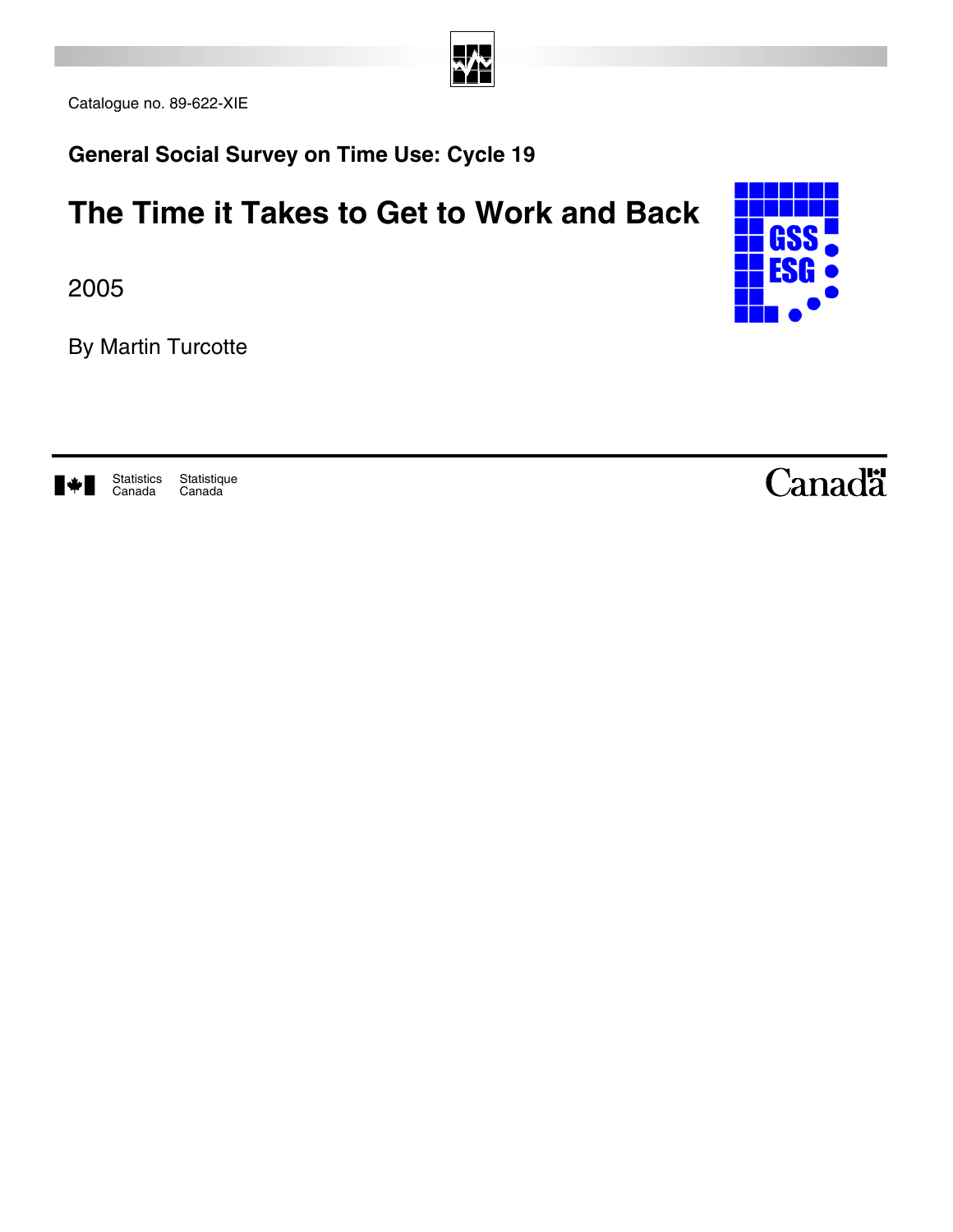#### **How to obtain more information**

Specific inquiries about this product and related statistics or services should be directed to: Social and Aboriginal Statistics Division, Statistics Canada, Ottawa, Ontario, K1A 0T6 (telephone: (613) 951-5979).

For information on the wide range of data available from Statistics Canada, you can contact us by calling one of our toll-free numbers. You can also contact us by e-mail or by visiting our website.

| National inquiries line                                     | 1800 263-1136        |
|-------------------------------------------------------------|----------------------|
| National telecommunications device for the hearing impaired | 1800 363-7629        |
| Depository Services Program inquiries                       | 1800 700-1033        |
| Fax line for Depository Services Program                    | 1800889-9734         |
| E-mail inquiries                                            | infostats@statcan.ca |
| Website                                                     | www.statcan.ca       |
|                                                             |                      |

#### **Information to access the product**

This product, catalogue no. 89-622-XIE, is available for free. To obtain a single issue, visit our website at www.statcan.ca and select Our Products and Services.

#### **Standards of service to the public**

Statistics Canada is committed to serving its clients in a prompt, reliable and courteous manner and in the official language of their choice. To this end, the Agency has developed standards of service that its employees observe in serving its clients. To obtain a copy of these service standards, please contact Statistics Canada toll free at 1 800 263-1136. The service standards are also published on www.statcan.ca under About Statistics Canada > Providing services to Canadians.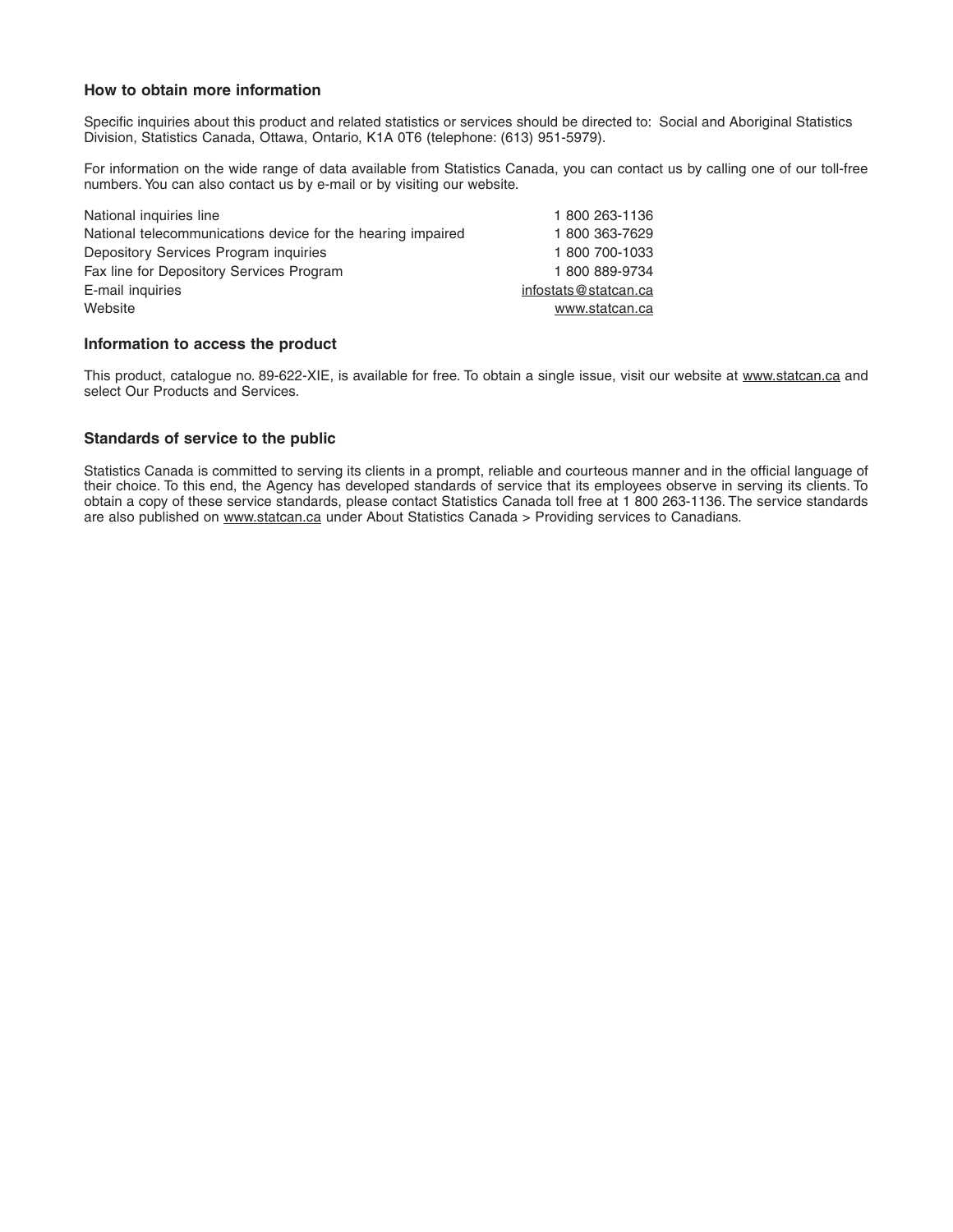

# **The Time It Takes to Get to Work and Back**

## 2005

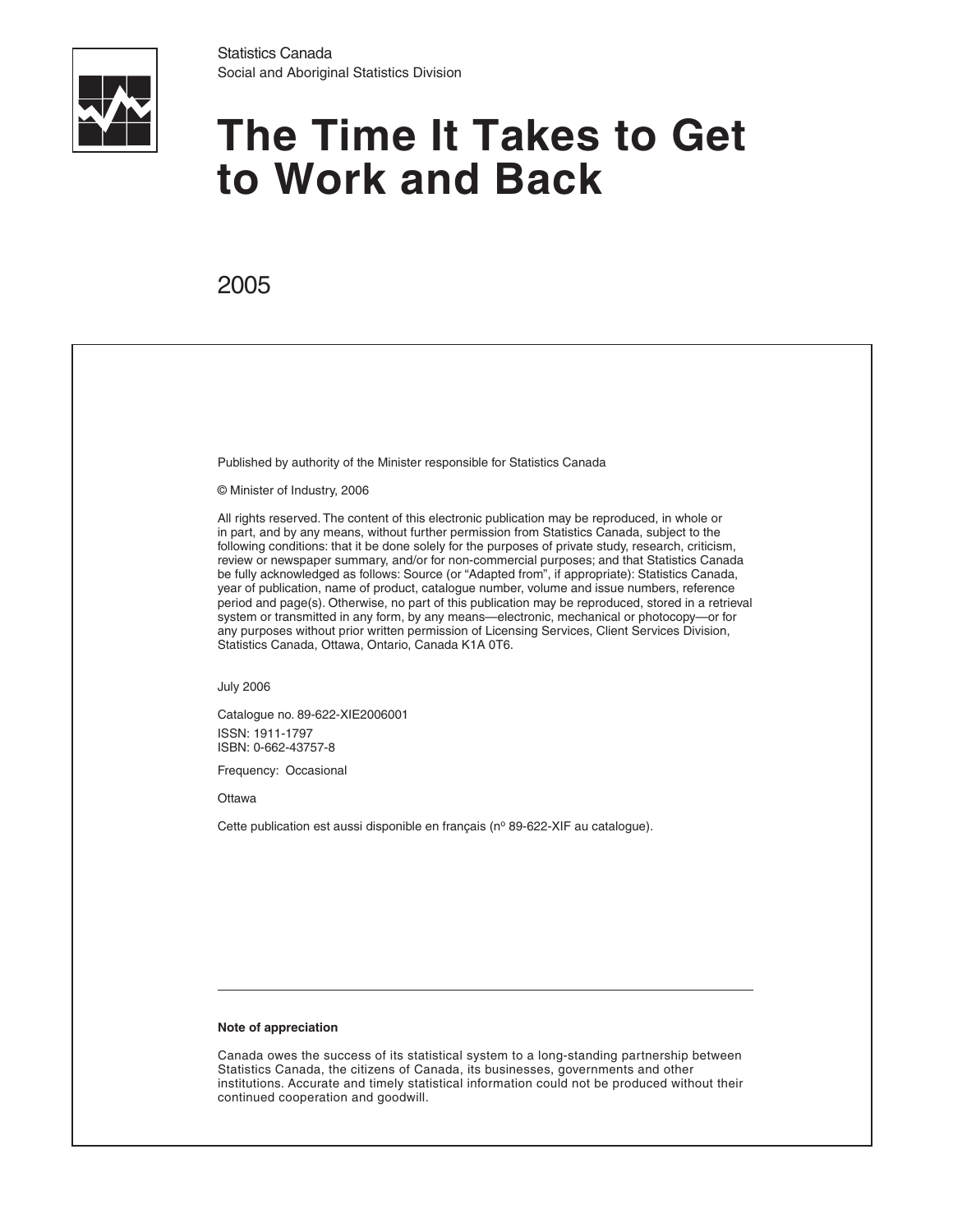#### **Symbols**

The following standard symbols are used in Statistics Canada publications:

- . not available for any reference period
- .. not available for a specific reference period
- ... not applicable
- 0 true zero or a value rounded to zero
- $0^{\rm s}$  value rounded to 0 (zero) where there is a meaningful distinction between true zero and the value that was rounded
- p preliminary
- r revised
- x suppressed to meet the confidentiality requirements of the Statistics Act
- E use with caution
- F too unreliable to be published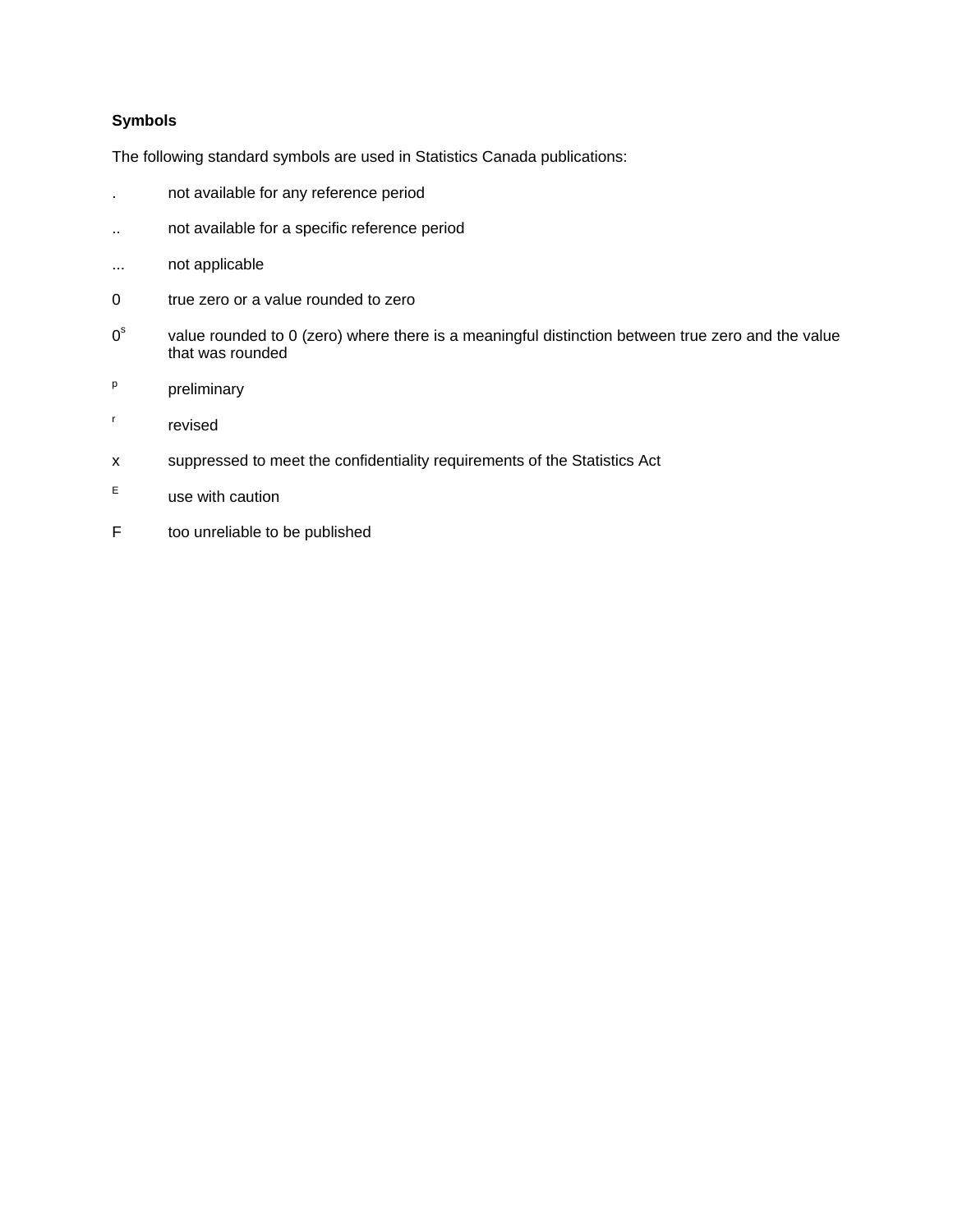### **Table of contents**

| Average travel time is rising for both automobile users and public transit users 6     |
|----------------------------------------------------------------------------------------|
| The increase in travel time applies to both those who make stops between home and work |
|                                                                                        |
|                                                                                        |
|                                                                                        |
|                                                                                        |
|                                                                                        |
|                                                                                        |
|                                                                                        |
|                                                                                        |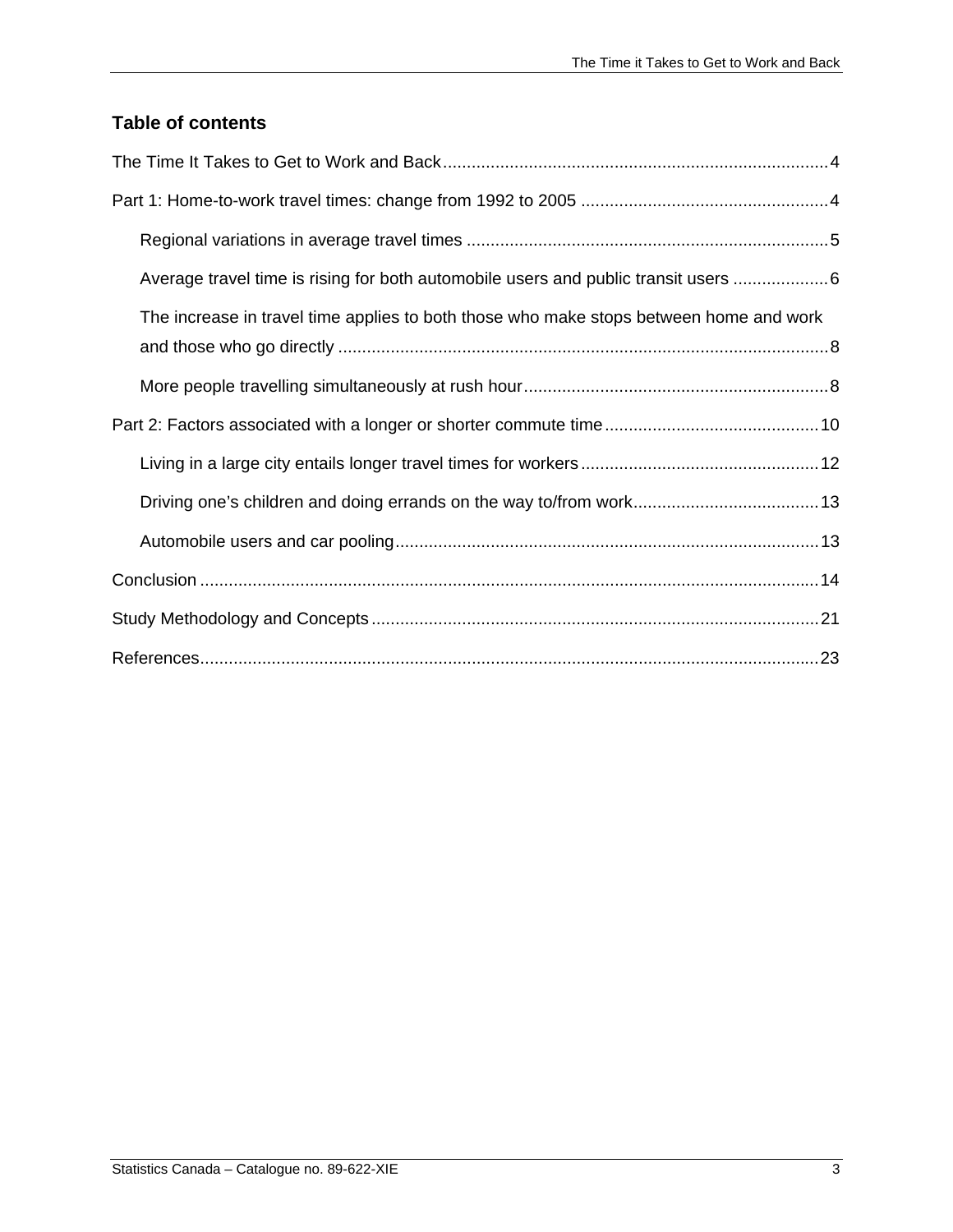#### <span id="page-5-0"></span>**The Time It Takes to Get to Work and Back**

Rush-hour road congestion is a problem common to most major urban areas in Canada. The negative consequences of congestion, which are suffered by both individuals and communities, are numerous and well-documented: pollution and increased greenhouse gas emissions, lost time, delays reaching work and home, increased stress, reduced productivity and other economic costs.

For several years, the view that congestion is getting worse, especially in Canada's major cities, has become widespread. More generally, many workers believe they are taking increasingly longer to get to work. But how accurate are these perceptions? Have average travel times between home and workplace really increased since the 1990s? And if so, is this true for workers in general or only a category of workers?

This article attempts to answer these questions and many others using the most recent data from the 2005 General Social Survey on time use. The main objective of the study is to document changes in workers' travel times between home and work on weekdays and to offer explanations for these changes. Data from the two previous cycles of the time use survey, namely those of 1992 and 1998, are used to document these changes.

The second objective of the study is to identify which factors have the greatest effect on workers' travel time to and from work, using a statistical model that takes several variables into account simultaneously. This analysis will answer questions such as the following: How much extra time does it take workers using public transit to get to and from work, assuming a given distance from the workplace? And for two workers living an equal distance from their workplace, how much extra time will it take the one who lives in a large urban area compared to the one living in a smaller community?

#### **Part 1: Home-to-work travel times: change from 1992 to 2005**

Data from the 2001 Census showed that the median travel distance between home and the usual workplace increased slightly between 1996 and 2001, going from 7.0 to 7.2 kilometres.

Among the factors explaining the increase in these travel distances is the fact that jobs especially those in the manufacturing sector—are increasingly located in the suburbs. This trend, which affects most industrialized countries (Ingram, 1998), means that a greater number of workers travel from one suburb to another to get to work (Statistics Canada, 2003). According to some researchers, these inter-suburban commutes involve not only longer distances but also, because they are much more likely to be done by car, an increase in pollution and added pressures on the urban infrastructure (Luk, 2003; Newman and Kenworthy, 1999). However, according to other authors, inter-suburban commutes, even if they are longer from the standpoint of distances travelled, are not necessarily associated with longer travel times (Levinson, 1998). What is the real story?

Data from the 2005 survey of time use show that the average travel time between home and work is trending upward. The increase in average travel time is probably greater than one would expect from the modest change in distances travelled.<sup>[1](#page-5-1)</sup> In 2005, commuters spent an average of 63 minutes on the round trip between their place of residence and their workplace. By comparison, the average time was 54 minutes round trip in 1992 and 59 minutes in 1998.

 $\ddot{\phantom{a}}$ 

<span id="page-5-1"></span><sup>1.</sup> Note that the most recent information on the change in distances travelled is for the period 1996 to 2001.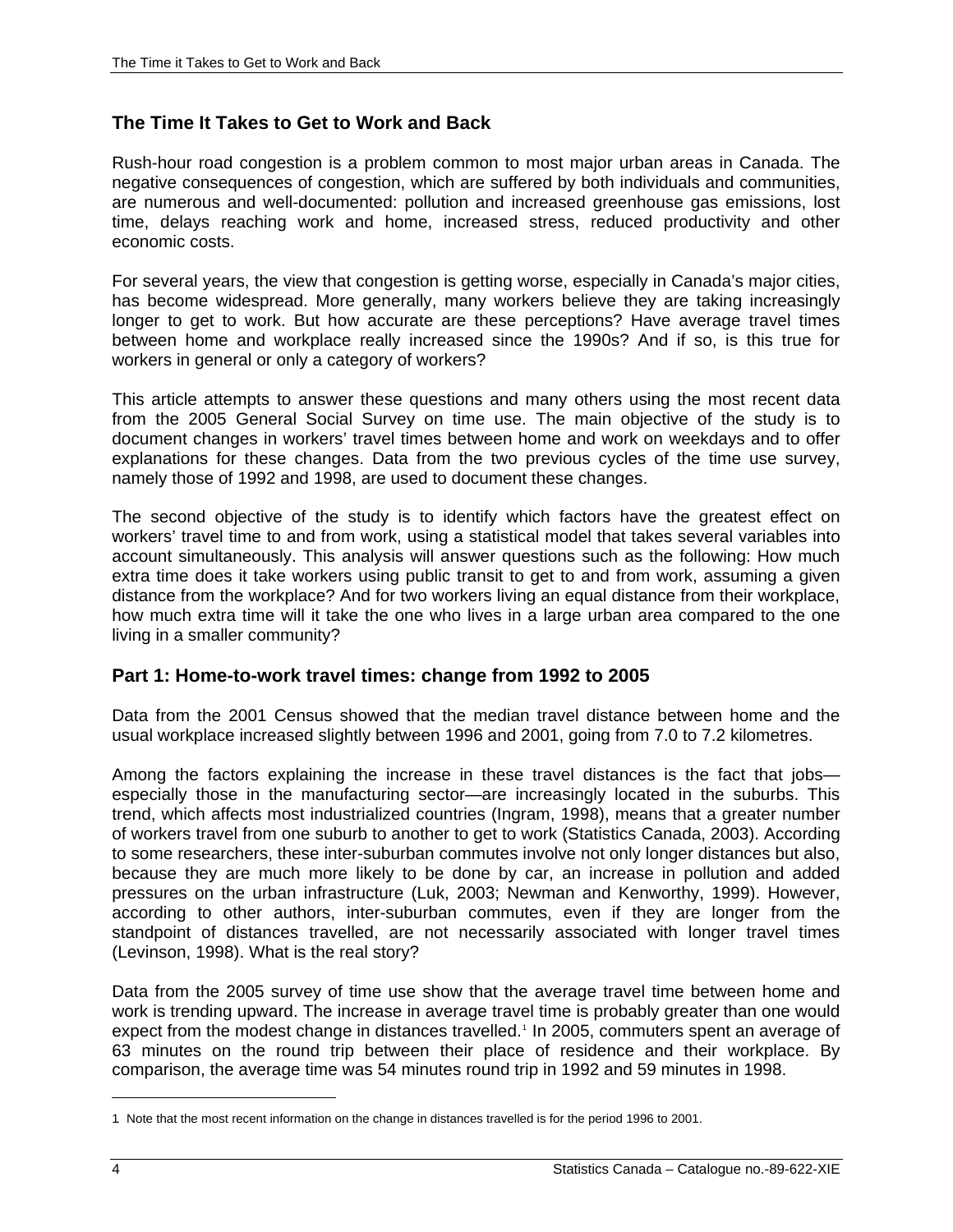<span id="page-6-0"></span>From another perspective, the findings are similar (Chart 1). In 1992, 17% of workers spent 90 minutes or more going from home to work and back; in 2005, one-quarter of workers (25%) did so. On the other hand, workers with relatively short travel times, namely round trips of 30 minutes or less, were rarer (21% in 2005 compared to 27% in 1992).



#### **Regional variations in average travel times**

Average travel times between home and work for Canada as a whole mask relatively large variations between regions of residence.

In British Columbia, the average duration of the round trip between home and workplace did not change significantly between 1992 and 2005 (Table 1). However, the situation is quite different in the other provinces. In the Prairie provinces, for example, commuters' average travel times went from 45 minutes in 1992 to 57 minutes in 2005. In these provinces, 71% of workers spent less than one hour commuting between their home and their workplace in 1992, but only 56% in 2005 (Table 2).

In the Atlantic provinces, the average travel time also increased significantly: whereas nearly 45% of workers spent less than 30 minutes making the round trip between home and workplace in 1992, only 30% did so in 2005 (Table 2). In Quebec, the proportion of workers taking an hour and a half or more to get to and from work went from 16% to 27% over the same period. In short, in all provinces except British Columbia, more workers allocated more time to making the round trip between home and workplace in 2005 than in 1992; furthermore, fewer of them made this round trip in less than one hour.

The differences in commute times observed between regions are also reflected in Canada's six largest metropolitan areas. In five of these six urban areas, average travel times were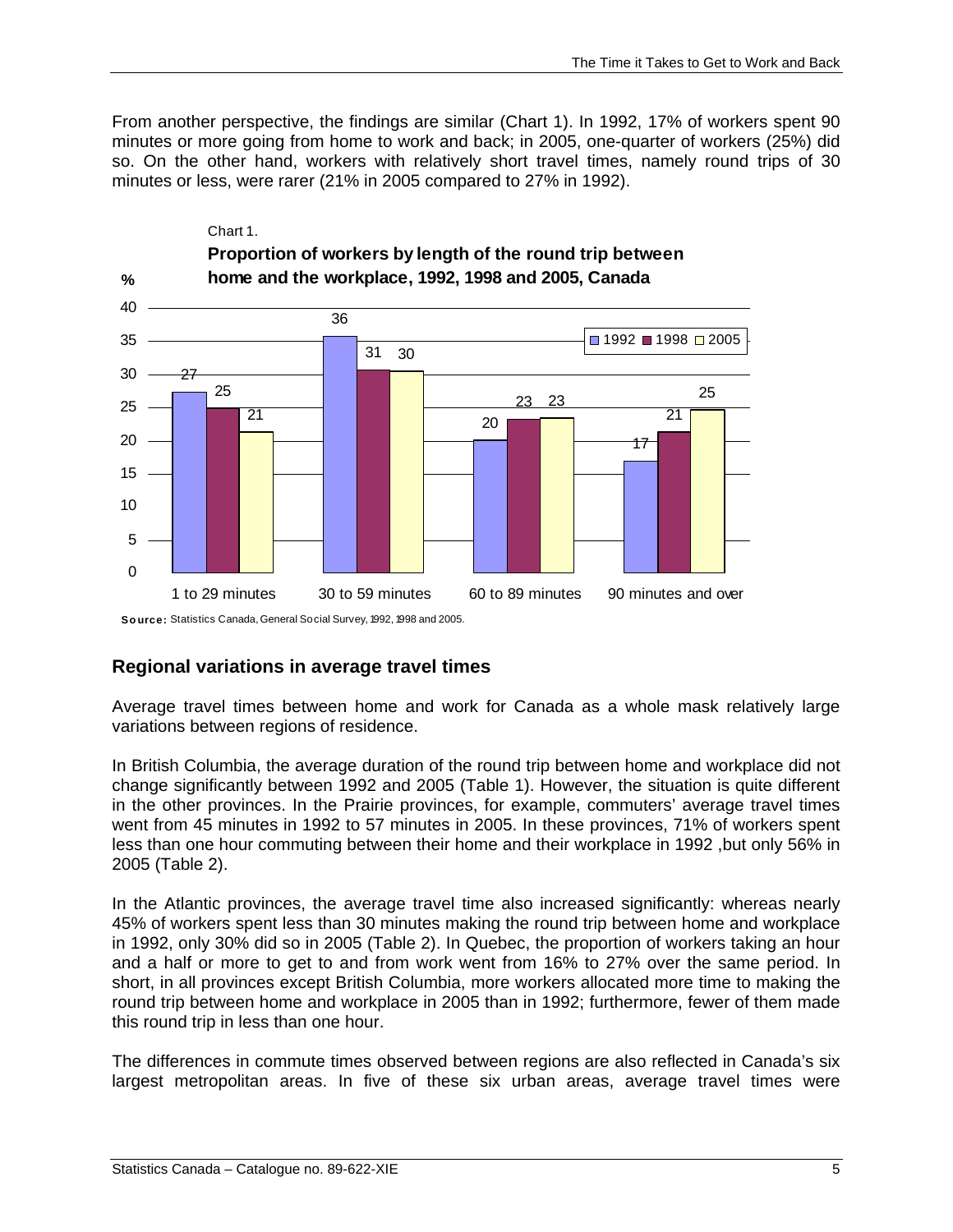<span id="page-7-0"></span>significantly higher in [2](#page-7-1)005 than in 1992,<sup>2</sup> especially in the Calgary and Montreal metropolitan areas. In 2005, the round trip between home and work took an average of 66 minutes for Calgary residents, 14 minutes more than in 1992 (Table 1). Similarly, the average duration travel time for workers residing in Montreal went from 62 minutes to 76 minutes . Average travel times between home and workplace also rose in smaller urban areas, but not as substantially. By contrast, Vancouver workers spent no more time on average getting to work in 2005 than they did in 1992.

Chart 2 illustrates the same story in a different way, showing that in several major cities, a larger percentage of workers devote a greater part of their day to commuting. The greatest changes are observed in Montreal, Calgary and Edmonton. For example, whereas in 1992, fewer than half of Montreal workers spent an hour or more travelling both ways between home and work (47%), 60% of them did so in 2005. In Calgary, the increase was even larger: in 2005, 57% of workers spent an hour or more getting to and from their workplace, compared to only 36% in 1992. (Information on average commuting times in other urban areas are presented in the second section of this report.)



**Average travel time is rising for both automobile users and public transit users** 

Do the increases in the average travel times between home and workplace, observable in most regions, affect drivers and public transit users equally? It is known that automobile users generally spend much less time travelling to and from work than do public transit users (Downs, 2005). In 2005, for example, the majority (55%) of workers travelling by car made the round trip between home and work in less than 60 minutes.<sup>[3](#page-7-2)</sup> It was quite another matter for workers

-

<span id="page-7-1"></span><sup>2..</sup> The General Social Survey in 2005 survey had a total of 20,000 participants, but in 1998 and 1992 had approximately 10,000 respondents only. For this reason, it is impossible to provide quality estimates on the evolution of travel times for all of Canada's metropolitan regions. For more detailed information on trip distances between home and workplace in the 27 metropolitan areas, please see the document *Where Canadians Work and How They Get There*, Statistics Canada, 2003. For more detailed information on travel times for other metropolitan areas in 2005, see below as well as the appended table.

<span id="page-7-2"></span><sup>3.</sup> Automobile users are those who do the greatest part of their commute in a private vehicle (as either the driver or a passenger). The same concept applies to public transit users.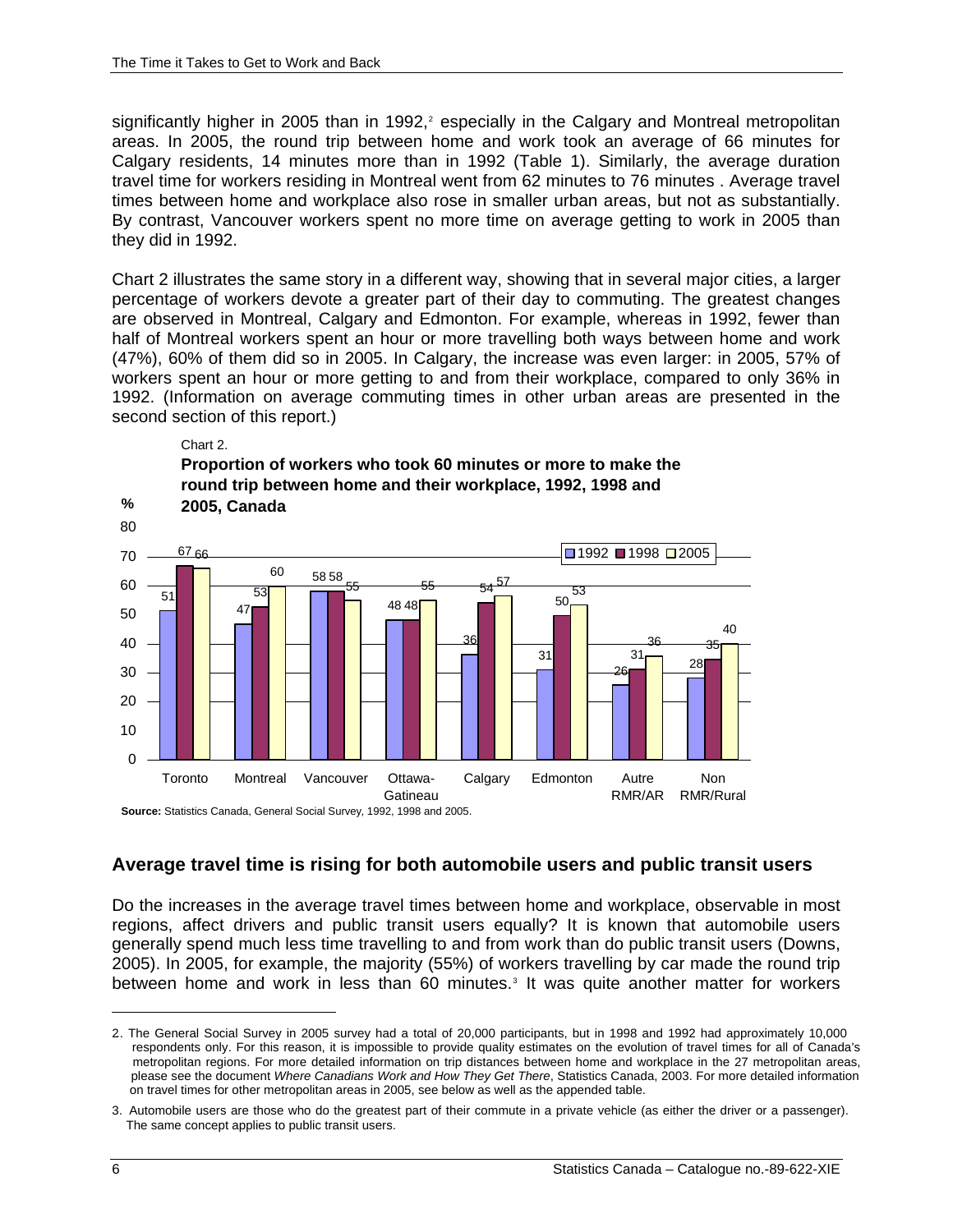commuting by bus or subway: only 13% of them spent less than one hour on the round trip between their home and their workplace.

This being said, the average duration of the round trip between home and workplace increased for both public transit users and automobile users between 1992 and 2005. Specifically, the average duration of the round trip for commuters travelling by car went from 51 minutes to 59 minutes. For public transit users, their average travel time rose 13 minutes, from 94 minutes to 106 minutes.

From the standpoint of the proportion of commuters' average travel times and their mode of transportation, the story is largely the same. In 2005, almost two-thirds (64%) of workers using public transit spent an hour and a half (or more) of their day commuting between their home and their workplace (Chart 2). In 1992, the corresponding proportion was only 48%.

For workers travelling by car (either as drivers or as passengers), the proportion whose round trip between home and workplace took at least an hour and a half rose from 15% in 1992 to 21% in 2005.



#### Chart 3. **Length of the round trip between home and the workplace, by mode of transportation, 1992, 1998 and 2005**

**Source:** Statistics Canada, Generale Social Survey, 1992, 1998 and 2005.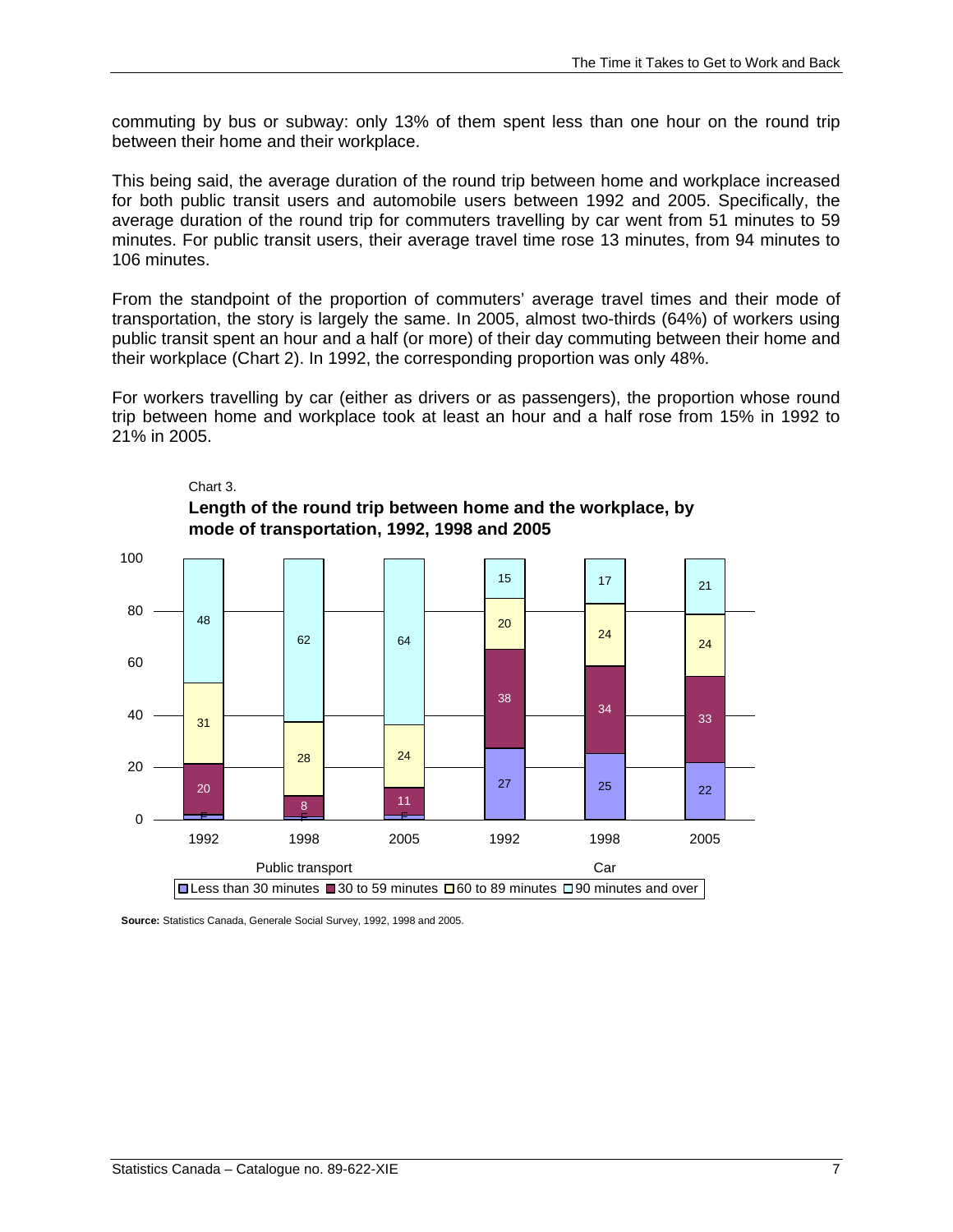#### <span id="page-9-0"></span>**The increase in travel time applies to both those who make stops between home and work and those who go directly**

With the increase in the number of two-worker families, one might tend to believe that the average travel time mainly increased for parents who must do various errands on their way to work, including detours to drop children off at daycare or school.

When workers who go directly to work without doing errands on the way are separated from those who do one or more errands between home and work, it becomes clear that this assumption is not true. For both these groups, the average daily travel time between home and work grew in substantially the same way. In 2005, commuters going directly from home to work and from work to home (without stopping on the way) spent an average of 58 minutes travelling, an increase of 10 minutes in comparison to 1992. Workers who made one or more stops between home and work (and/or the reverse), saw their average travel time (excluding the time stopped) increase by 9 minutes (75 minutes compared to 66 minutes on average in 1992).

#### *Automobile still the preferred way to get to work*

*For the three reference years of the time use survey, the percentage of workers using a car to commute between home and work did not change. During all three years – 1992, 1998 and 2005 -- approximately 86% of workers used a car for all or part of the round trip between home and work (as either the driver or a passenger). The proportion of workers who mainly used a car (more than half of their round trip) was substantially the same during the three years, at approximately 82%. (The results of the 2001 Census also illustrate the popularity of private vehicles as a mode of transportation for getting to work. In 2001, 74% usually drove to work (compared to 73.3% in 1996) and 6.9% travelled by car as passengers.*[4](#page-9-1)*)*

*Public transit use is much less common. In 2005, only 12% of workers used the bus or subway for their commute (for part or all of their round trip between home and work). This proportion was statistically no different from the proportions observed in 1992 and 1998. However, the proportion of workers using public transit to get to work is higher in large urban areas, where service is accessible to most workers. In 2005, 20% of workers residing in the six largest metropolitan areas used the bus or subway for part or all of their commute. Once again, this proportion did not vary significantly between 1992 and 2005.* 

Lastly, the number of persons who did part or all of their commute between home and work on *foot or by bicycle appears to have declined between 1992 and 2005, going from 15% to 11%. This decline could be related to the increase in average travel distances, added to the fact that commutes are now more often from one suburb to another.*

#### **More people travelling simultaneously at rush hour**

From whatever angle the situation is examined (region, transportation mode used, population that does errands versus population that does not), it emerges that workers' average travel time between home and workplace has generally increased since 1992. What explains this? In addition to an increase in average distances travelled getting to work, there has also been an increase in congestion in urban areas.

 $\overline{a}$ 

<span id="page-9-1"></span><sup>4</sup>. It should be noted that in the census, respondents were asked to identify a single transportation mode, the one they used for most of the travel distance. On the other hand, the time use survey allows respondents to identify all modes of transportation used to get to work.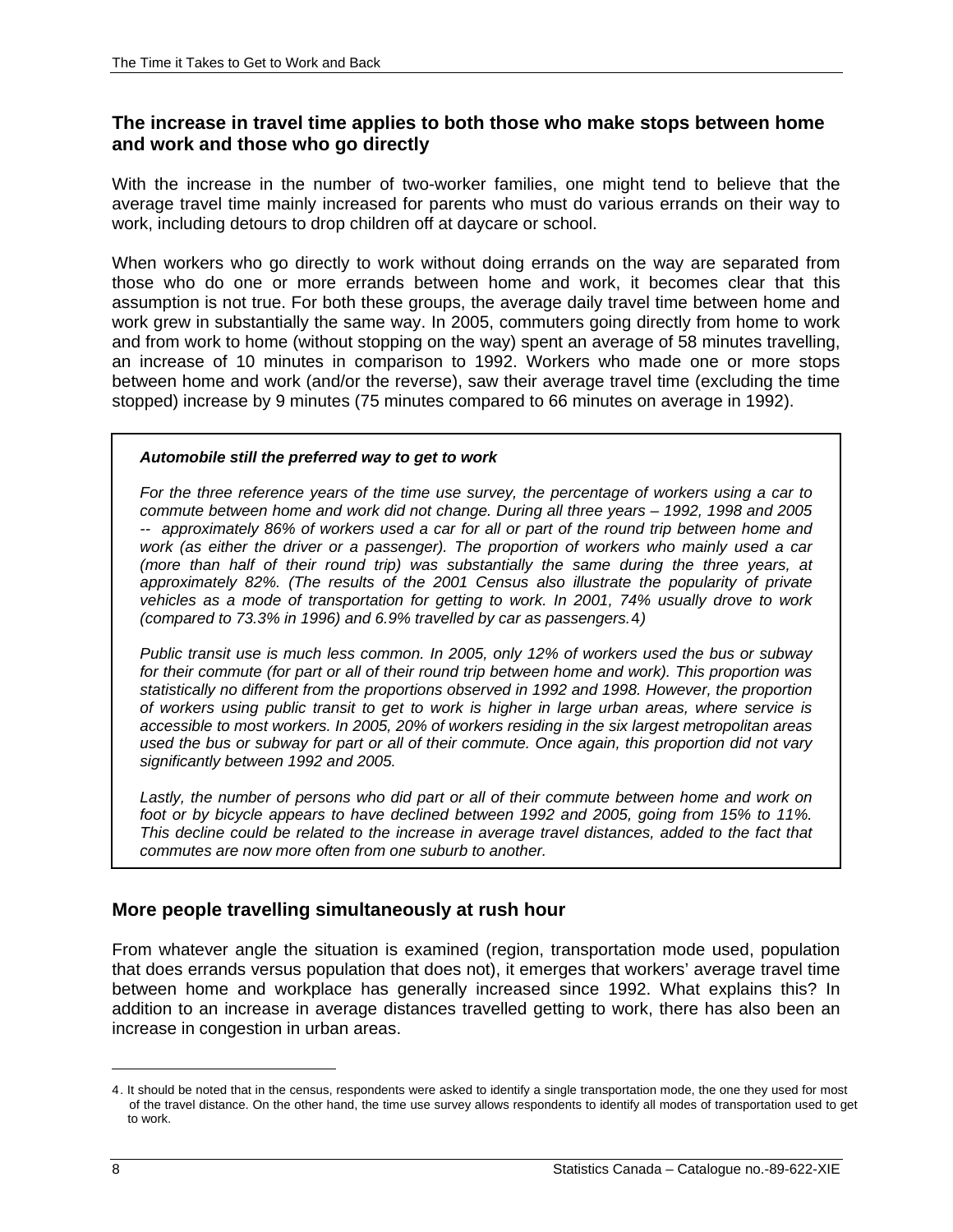There are several definitions of congestion and several methods for measuring its severity (Transport Canada, 2006; Gourvil and Joubert, 2004).<sup>[5](#page-10-0)</sup> The time use survey does not directly measure road congestion in Canada's various major cities and regions. However, the survey data may be used to calculate the estimated number of persons who are on the road at different times of day.

Reflecting the increase in the total population and the growth of employment between 1992 and 2005, Chart 4 shows that the number of persons who are travelling at the same time (regardless of the mode of transportation) has grown significantly since 1992, for most times during the day. The differences between 1992 and 2005 during rush hours are especially marked. One explanation for this is that the average unemployment rate for 1992 was 11.2%, compared to only 6.8% in 2005. Not only did the overall population increase between 1992 and 2005, but the employed population that had to travel at rush hour rose substantially between the two years.

There are also differences between 2005 and 1998, but these are mainly observable for rush hours. Finally, the chart shows that it is between 5:00 and 5:10 p.m. that the peak number of persons aged 15 and over are travelling simultaneously.



**Estimated number of persons moving, by time of the day, 1992, 1998 and 2005**

Chart 4.

**Source:** Statistics Canada, Generale Social Survey, 1992, 1998 and 2005.

*The data shown in the charts are moving averages for 10-minute periods. This method provides a better picture of how the number of people on the road changes throughout the day. It also serves to moderate the tendency of survey respondents to report that the time at which they began or ended their trip is a multiple of 10 (e.g., 8:00, 8:10, etc.).* 

 $\ddot{\phantom{a}}$ 

<span id="page-10-0"></span><sup>5.</sup> On this subject, see the recent study ordered by Transport Canada on the cost of congestion in major metropolitan areas (2006).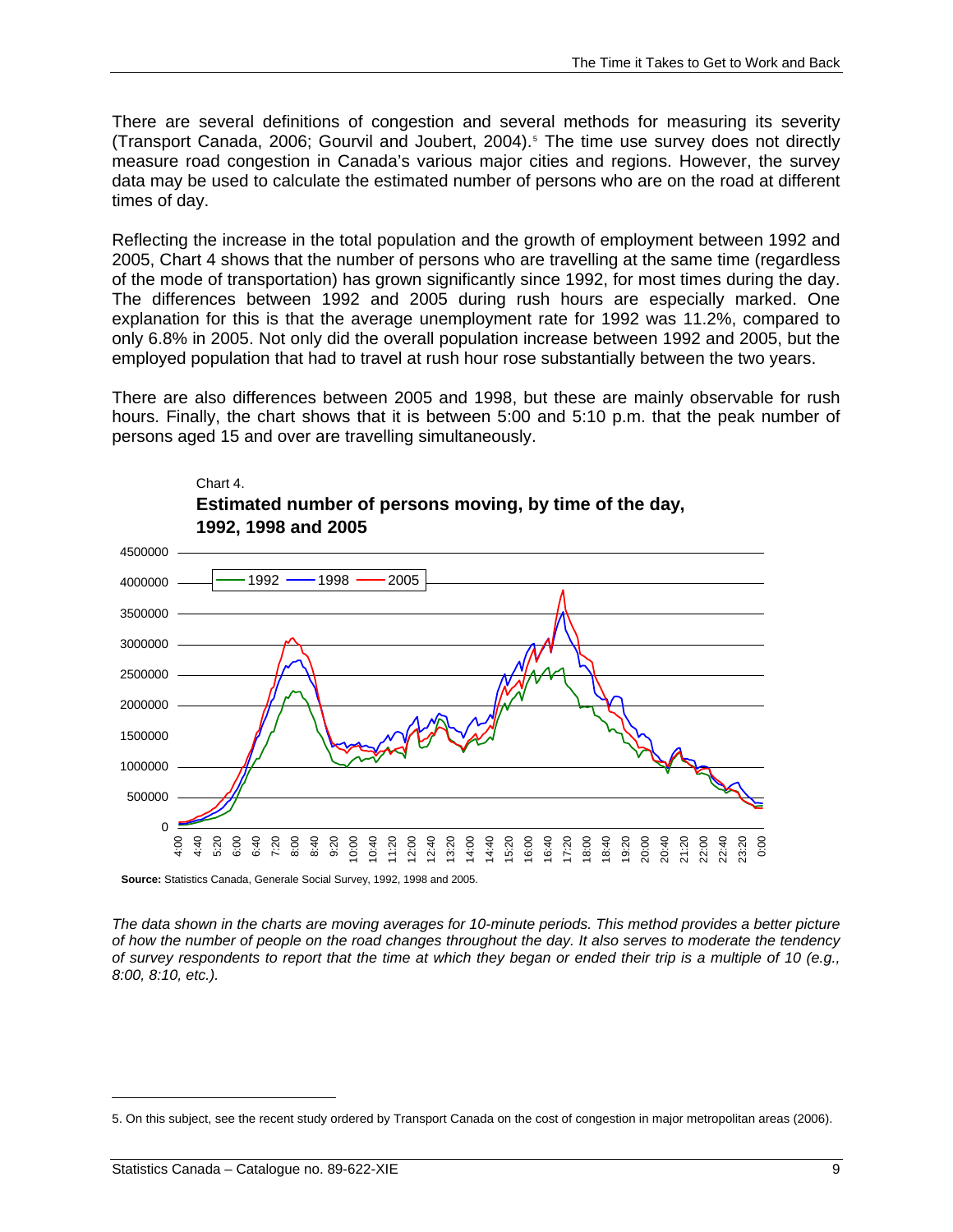Chart 5.

<span id="page-11-0"></span>If the majority of people (including workers and non-workers) travelling at peak hours did so on public transit, on foot or by bicycle, there would probably be less impact on the overall level of congestion. Studies have shown that the private automobile is the mode of transportation that contributes the most to road congestion (Downs, 2005). However, the data from the time use survey show that the number of persons on the road as drivers has also significantly increased since 1992 at all hours of the day. Between 1998 and 2005, the increase in the total number of drivers on the road at the same time was mainly observed during the morning rush hour (Chart 5).



**Variation in the estimated number of drivers on the roads, by time of the day, 1992, 1998 and 2005**

However, despite appearances, it would be difficult here to identify the main cause of the increase in average travel times observed between 1992 and 2005. There are too many unknowns, including the actual change over time in the level of congestion in all regions of Canada, the increase in the number of accidents and non-recurring events causing road congestion, and different factors specific to particular metropolitan areas. It is nevertheless realistic to think that the slight increase in distances travelled, combined with the significant increase in the number of persons on the road at the same time, may have played a role in the increase in workers' average travel times.

The next section focuses exclusively on data from the 2005 time use survey and compares the relative importance of the different factors associated with an increase or decrease in travel times.

#### **Part 2: Factors associated with a longer or shorter commute time**

As Table A-1 in the appendix shows, the average duration of workers' round trips varies considerably according to distance from the workplace, transportation mode used, metropolitan area of residence and so forth. For example, in 2005, the average duration of a round trip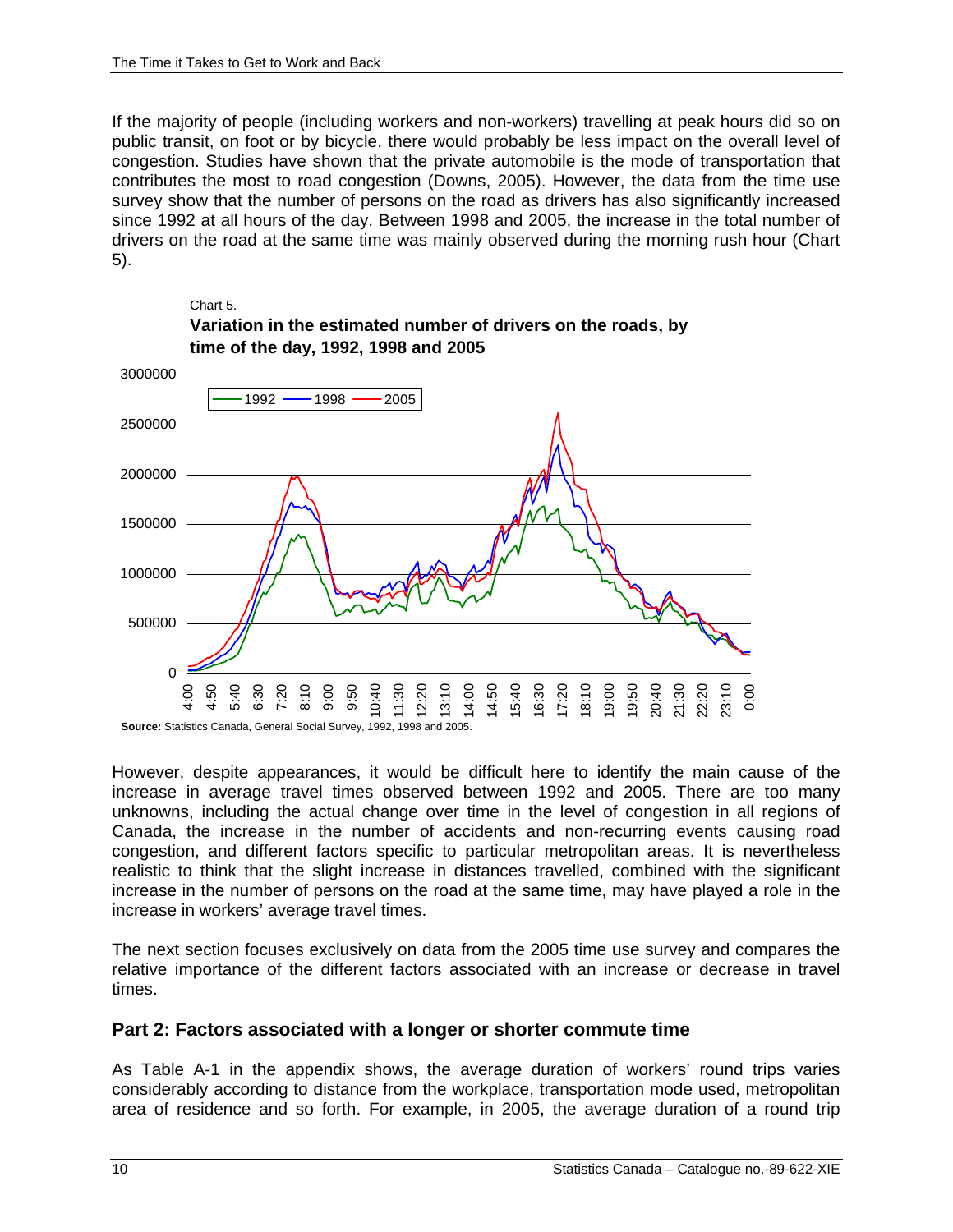between home and work for workers residing between 1 and 4 kilometres from their workplace was 33 minutes, compared to 85 minutes for those residing between 30 and 34 kilometres from their workplace.<sup>[6](#page-12-0)</sup>

However, all the factors shown in this table interact with each other and, independently of each other, they influence the total duration of workers' round trips. For example, if a worker who lives in a large city such as Toronto is 25 kilometres from his workplace and uses public transit, he will probably not take the same amount of time getting to work that he would if he lived in a rural area where congestion is non-existent and he uses his car. To determine the independent impact of these different factors on travel times, a more elaborate statistical analysis is required to take all these factors into account simultaneously.

This statistical analysis shows that the easiest commute with respect to travel time between home and workplace would be enjoyed by workers who live in an urban area with a population under 50,000, who are less than 5 kilometres from their workplace, who commute by automobile, who have no children to drop off or pick up and who make no stops (Table 3). On average, such workers will spend only 14 minutes each weekday on the round trip between their home and their workplace.<sup>[7](#page-12-1)</sup>

Not surprisingly, the greater the distance between home and workplace, the greater the average duration of the round trip. For example, compared to workers living less than 5 kilometres from their workplace, the predicted round-trip duration increases by 25 minutes for those living 15 to 19 kilometres from their workplace, by 48 minutes for those living 30 to 34 kilometres away, and so forth. Thus, the predicted duration of the round trip for a worker who has all the characteristics of the reference person but who lives 60 kilometres or more from the workplace will be 112 minutes. $8$ 

One of the most influential factors affecting average travel time, apart from the distance between home and workplace, is the mode of transportation used. All things being equal, commuters who use public transit to get to work (without also using an automobile) spend an average of 41 minutes more on their daily commute than those using an automobile. And among those who use both public transit and an automobile, the predicted travel time is also 41 minutes longer than for those travelling by automobile only (assuming the same distance between home and place of work).<sup>[9](#page-12-3)</sup>

This difference in travel time between public transit and private transportation has been shown in several studies focusing on specific cities (e.g. Vandersmissen, Villeneuve and Thériault, 2003). The present study shows that while Canadians who use their cars to get to and from work contribute more than public transit users to the quantity of greenhouse gases emitted by

 $\overline{a}$ 

<span id="page-12-0"></span><sup>6.</sup> Only persons living 1 kilometre or more from their workplace are included in this analysis. It is difficult to speak of a commute between home and workplace when the two places are the same (or are very close together). In the previous sections, workers living less than 1 kilometre from work are included in all estimates because the information on distance from the workplace was not collected in 1992 and 1998. This explains the slight differences between some figures shown in the appended table and those appearing in the first section of the article.

<span id="page-12-2"></span><span id="page-12-1"></span><sup>7.</sup> This describes the reference person for all factors included in the statistical analysis.

<sup>8</sup>.This result is obtained by adding the reference person's time (14 minutes) to the time associated with the characteristic of interest, which in this case is living 60 kilometres or more from one's workplace (+98 minutes). The same procedure can be followed to interpret all the other characteristics of interest in this table.

<span id="page-12-3"></span><sup>9.</sup> Of course, these results are based on averages. Some users who live closer to their workplace and who commute by subway or bus will spend the same amount of time or less getting to and from work as automobile users. However, the analysis clearly shows that when the main factors associated with travel time are held constant, the mere fact of using public transit results in a significant increase in travel time.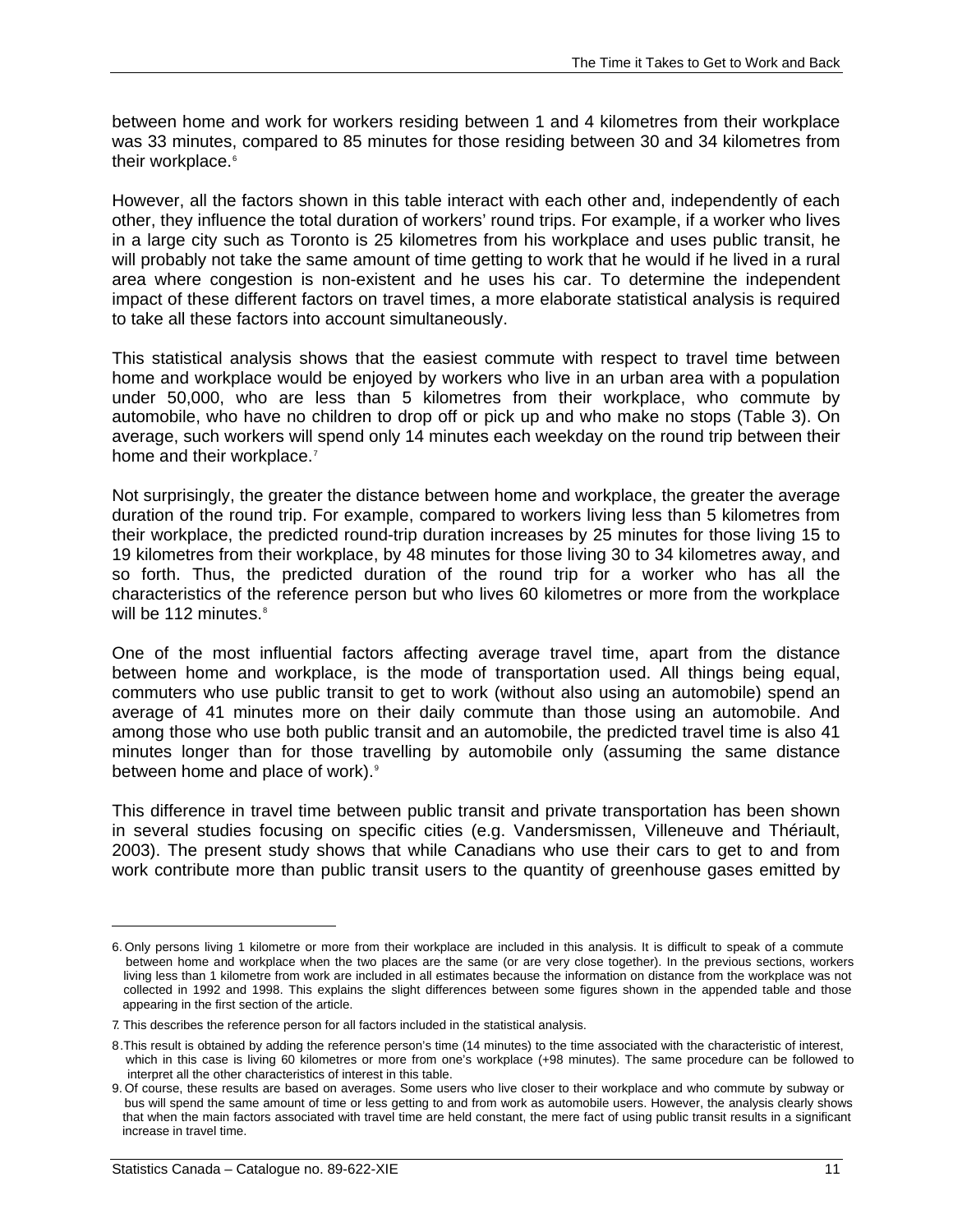<span id="page-13-0"></span>the transportation sector (Kenworthy, 2003), they nevertheless enjoy an advantage with respect to their travel time.

#### **Living in a large city entails longer travel times for workers**

The average duration of the round trip for workers living in the largest cities is longer, on average, than for workers living in smaller communities (see appendix table for details). For example, the average duration of round trips for workers living in Toronto is 37 minutes longer than for workers living in urban areas with populations under 50,000, at 80 versus 43 minutes.

Even though there are some exceptions—e.g., for Oshawa residents the average commute time is 111 minutes—travel times are generally shorter for residents of smaller urban areas. For example, in urban areas with a population between 100,000 and 150,000, the average roundtrip duration was 56 minutes in 2005, compared to an average of 63 minutes for Canada as a whole.

In strong metropolitan influenced zones (MIZs), the average travel time is similar to that observed in major urban areas (65 minutes). This is hardly surprising, since strong MIZs consist of municipalities which, although not an integral part of census metropolitan areas (CMAs) or census agglomerations (CAs), send a sizable proportion of their resident population of workers (30% to 49%) to workplaces in a CMA or CA. In expanding cities such as Calgary or Edmonton, residents of some municipalities not yet included in the CMA itself may belong in this category.

Do differences in average times travelled between areas of residence persist when the many factors that differentiate residents of large cities from those of rural areas and small towns are held constant? That question arises since workers living in large urban areas must on average commute longer distances and a larger proportion of them use public transit (both factors contribute to longer travel times). For example, according to the 2001 Census, the median distance travelled was higher in the large metropolitan areas: 9.2 km in Toronto, 7.9 km in Montreal and 7.6 km in Vancouver, compared to 7.2 km for Canada as a whole. Also, data from the 2005 time use survey show that the percentage of workers commuting between home and workplace on public transit (in whole or in part) was 21% in the six largest metropolitan areas, compared to only 2% for persons living outside a CMA.

Given the same distance from work, the same mode of transportation and so forth, the mere fact of living in a large city such as Toronto, Montreal or Vancouver significantly increases the predicted travel time, with increases of 20 minutes for Toronto and 17 minutes for Montreal and Vancouver.

Calgary workers, who must allocate 15 minutes more than those living in urban areas with a population under 50,000 for the round trip between home and work, are especially penalized considering the size of the city. This may possibly be explained by the fact that this city has two of the most important characteristics associated with increased congestion in an urban area: strong population growth and vigorous economic growth (Downs 2005).

In short, residents of large cities must, for a given distance between home and work, devote more time to commuting. This extra time may be considered an approximation of the cost (in minutes) resulting from congestion and/or the reduced accessibility of places where employment is concentrated.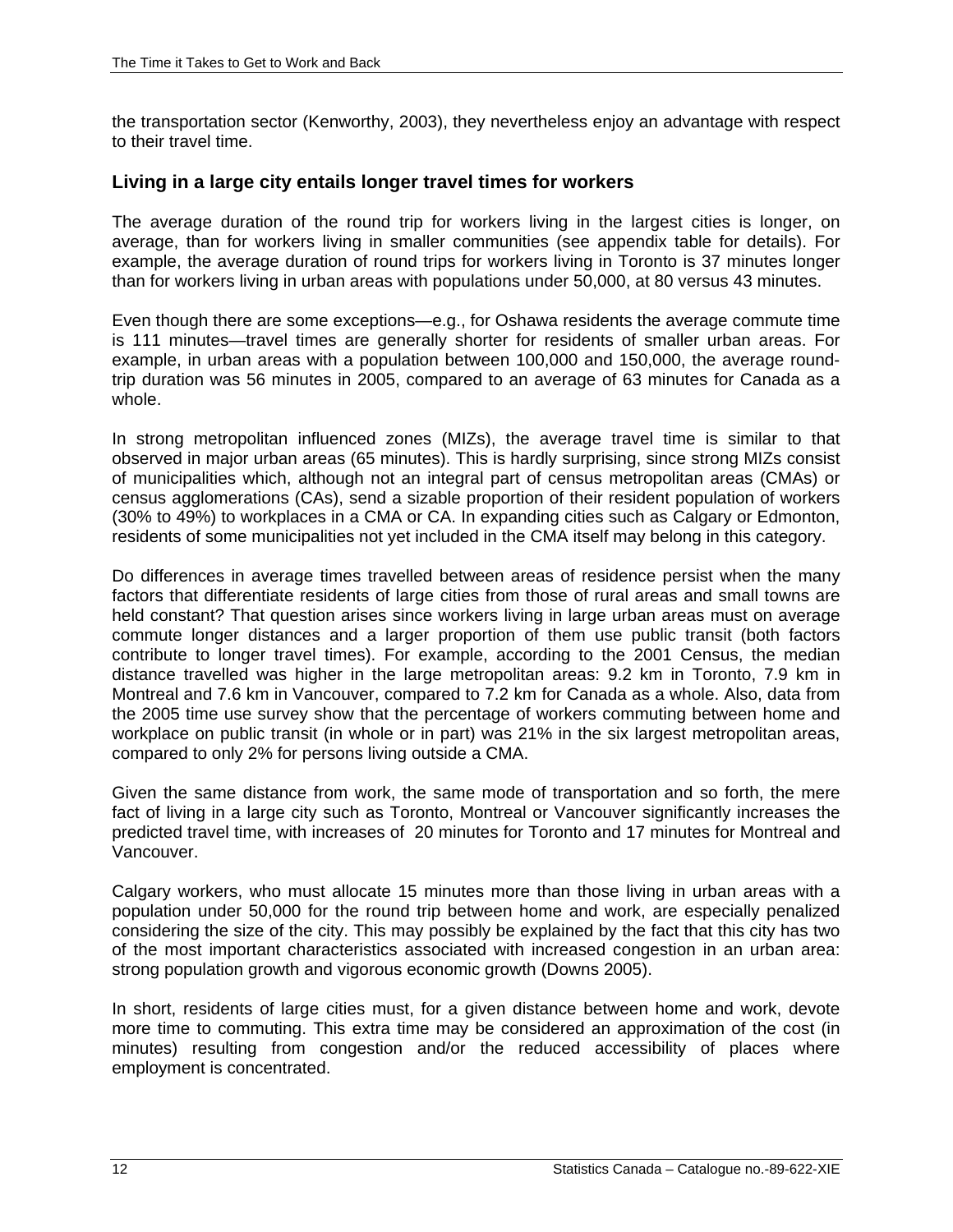#### <span id="page-14-0"></span>**Driving one's children and doing errands on the way to/from work**

Some studies show that having young children is associated with a longer commuting time (e.g., Vandermissen, Villeneuve and Thériault, 2003). This might be assumed to be true, but only if the children accompany the worker during his/her commute between home and work (rather than remaining at home with the other parent, in which case travel times would not be affected). Our analysis does indeed show that having to drop off and pick up children during the commute between home and work is associated with an increase in the travel time. When the effect of all other factors is held constant, having to drop off and pick up children at daycare or elsewhere when commuting to and from work increases the predicted duration of the round trip by 21 minutes (excluding the time stopped).<sup>[10](#page-14-1)</sup>

Lastly, the predicted commuting time for those who make stops for errands of all types is 18 minutes longer than for those who go directly to and from work (excluding the time stopped).

The introduction to this section identified the most favourable situation that a worker might expect with respect to travel times. What is the least favourable situation? That of a worker in a major metropolitan area such as Toronto or Calgary who lives a sizable distance from his/her workplace, uses public transit in both directions (wholly or partly), has to run errands along the way and drops off his/her children on the way to work. According to the statistical model, a person exhibiting all these characteristics could count on spending approximately three hours per day (or more) getting between home and work. Thankfully, very few Canadians fit such a profile.

#### **Automobile users and car pooling**

It is possible that the duration of the commute between home and work would be shorter for automobile users who engage in car pooling. Objectively, however, this is not the case. A supplementary statistical analysis, conducted only with the group of workers making the round trip between home and work by automobile, shows that the duration of the predicted round trip is 12 minutes longer for those engaging in car pooling compared to those who commute alone (where the effect of distance, area of residence and other factors included in the analysis is held constant). It is possible that these workers have to take a less direct route to work and this explains the increase in the duration of the commute.

-

<span id="page-14-1"></span><sup>10</sup>. The mere fact of having children is poorly correlated with travel time. An additional multivariate statistical analysis, which included only the presence/absence of children, did not bring out a significant relationship with travel time (results not shown).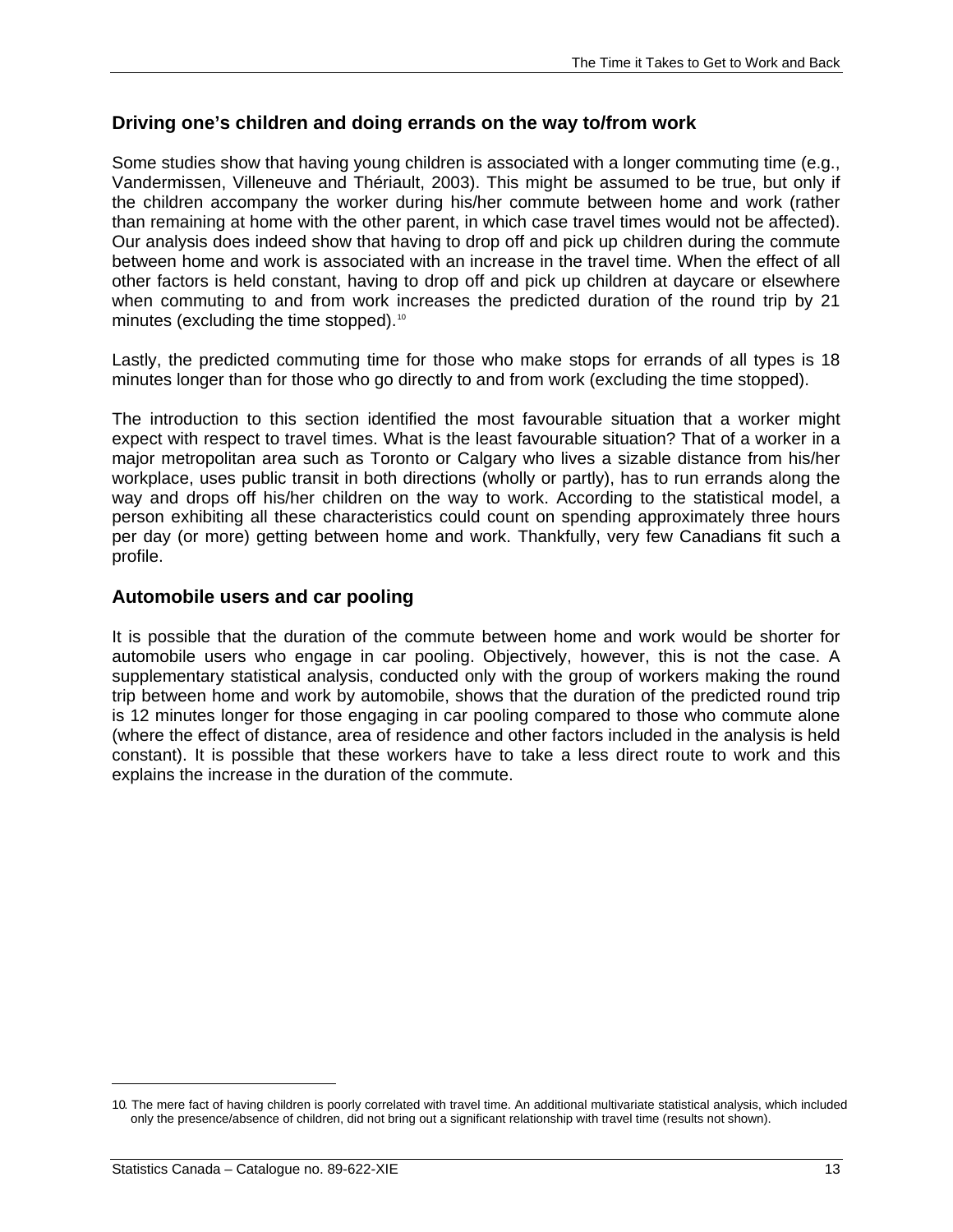#### <span id="page-15-0"></span>**Conclusion**

Many Canadians feel that the time that they take in getting to and from work is continually increasing. The results of this study show that, in many cases, this subjective impression has a basis in fact. On average, the duration of the round trip between home and workplace was 9 minutes longer in 2005 than in 1992. The increase is observable both for workers travelling on public transit and for those using a private vehicle. Travel times are also on average longer for those living in large cities as well as for those living in smaller communities.

The study also highlights an important fact which is probably already believed by many workers: despite traffic congestion, it is in most cases faster to use a car or other private vehicle to get to work than to use public transit. This finding is important for a number of reasons.

For some years, efforts have been made to determine which factors would be conducive to increased use of public transit and decreased dependency on the automobile. Some researchers maintain that when public transit is not very advantageous from the standpoint of travel times and comfort level, its popularity seems unlikely to increase (Kenworthy, 2003). On the contrary, some public transit users would instead be inclined to change their transportation mode to the automobile when the opportunity arises, in light of the car's advantages from the standpoint of flexibility and speed.

The results of this study do not shed light on the relative comfort level of the automobile compared to public transit. However, they show that average travel times are increasing both for automobile users and public transit users. Above all, the study shows that a sizable gap remains between the two modes from the standpoint of travel times. It is therefore not surprising that despite higher fuel costs and increased environmental concerns, most workers continue to use mainly their automobile to get to work.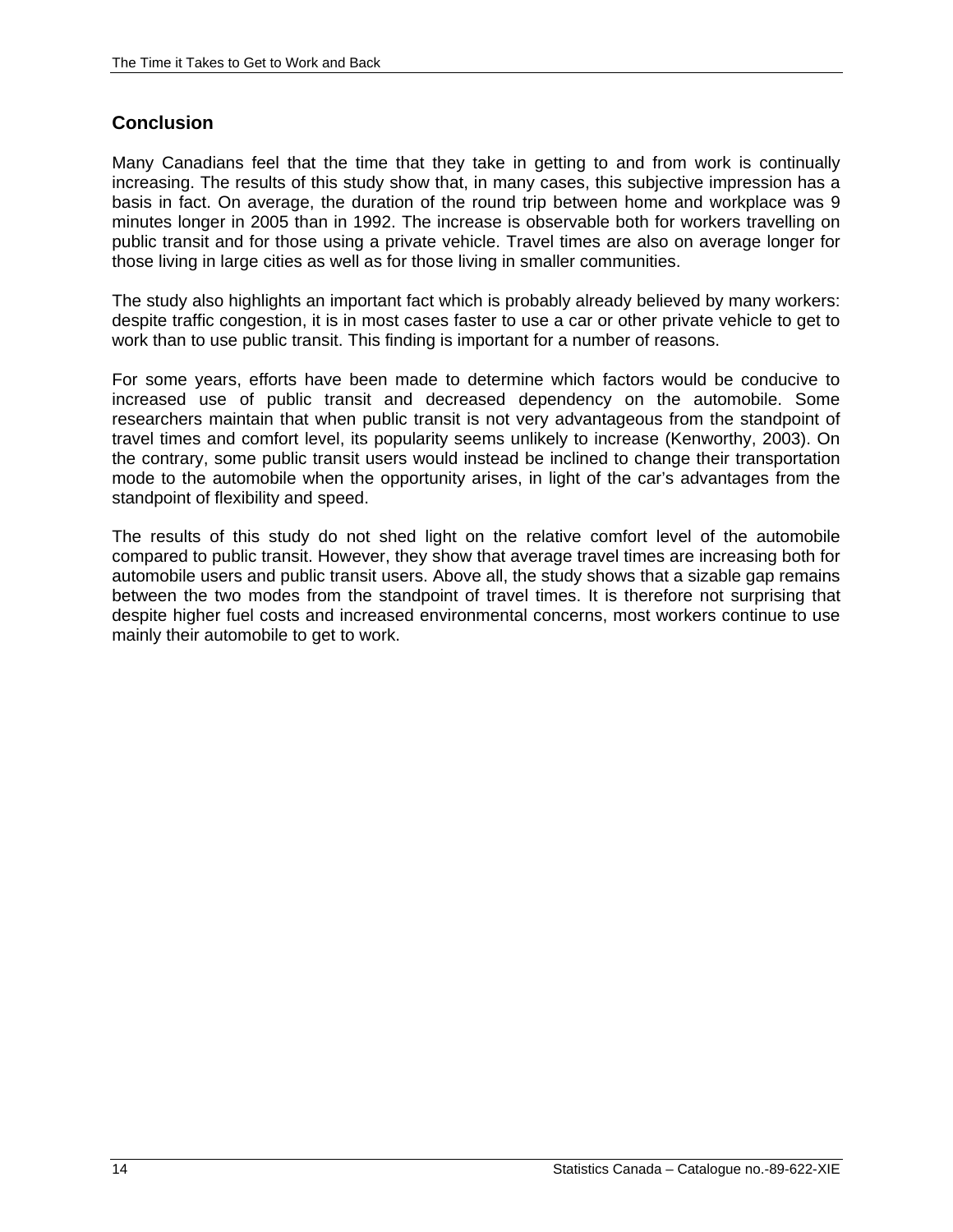|                                  | 1992 | 1998           | 2005 |
|----------------------------------|------|----------------|------|
|                                  |      | <b>Minutes</b> |      |
| <b>Canada total</b>              | 54   | 59             | 63   |
| <b>Regions</b>                   |      |                |      |
| Atlantic                         | 39   | 50             | 51   |
| Quebec                           | 52   | 57             | 63   |
| Ontario                          | 59   | 63             | 68   |
| <b>Prairies</b>                  | 45   | 53             | 57   |
| <b>British Columbia</b>          | 59   | 61             | 60   |
| <b>Census metropolitan areas</b> |      |                |      |
| Toronto                          | 68   | 76             | 79   |
| Montreal                         | 62   | 65             | 76   |
| Vancouver                        | 70   | 68             | 67   |
| Ottawa-Gatineau                  | 57   | 62             | 65   |
| Calgary                          | 52   | 64             | 66   |
| Edmonton                         | 50   | 58             | 62   |
| Autre RMR/AR                     | 44   | 50             | 53   |
| Non RMR/Rural                    | 44   | 50             | 54   |

**Table 1. Average travel time for making the round trip between home and workplace is increasing** 

**Source**: Statistics Canada, General Social Survey, 2005.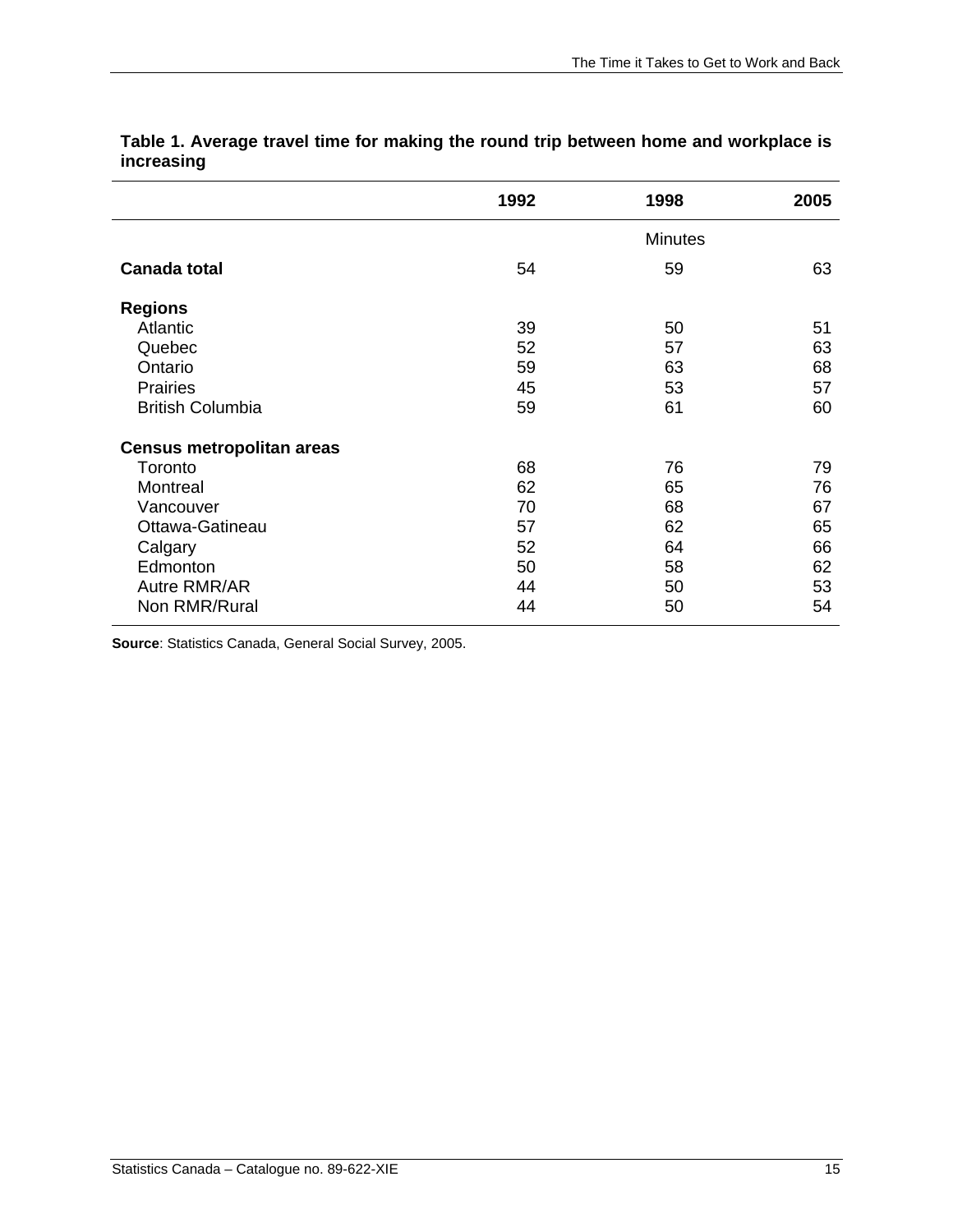|                         | 1992 | 1998 | 2005 |
|-------------------------|------|------|------|
|                         |      | $\%$ |      |
| <b>Atlantic</b>         |      |      |      |
| Less than 30 minutes    | 45   | 30   | 30   |
| 30 to 59 minutes        | 33   | 39   | 35   |
| 60 to 89 minutes        | 13   | 18   | 21   |
| 90 minutes and over     | 8    | 13   | 14   |
| Quebec                  |      |      |      |
| Less than 30 minutes    | 29   | 28   | 23   |
| 30 to 59 minutes        | 36   | 30   | 30   |
| 60 to 89 minutes        | 19   | 22   | 21   |
| 90 minutes and over     | 15   | 20   | 27   |
| <b>Ontario</b>          |      |      |      |
| Less than 30 minutes    | 24   | 23   | 19   |
| 30 to 59 minutes        | 34   | 28   | 28   |
| 60 to 89 minutes        | 21   | 24   | 25   |
| 90 minutes and over     | 21   | 25   | 28   |
| <b>Prairies</b>         |      |      |      |
| Less than 30 minutes    | 27   | 28   | 23   |
| 30 to 59 minutes        | 44   | 33   | 33   |
| 60 to 89 minutes        | 19   | 23   | 24   |
| 90 minutes and over     | 10   | 17   | 20   |
| <b>British Columbia</b> |      |      |      |
| Less than 30 minutes    | 25   | 20   | 22   |
| 30 to 59 minutes        | 30   | 32   | 32   |
| 60 to 89 minutes        | 24   | 25   | 25   |
| 90 minutes and over     | 21   | 24   | 21   |

#### **Table 2. Duration of round trip between home and work by region, 1992, 1998 and 2005**

**Source**: Statistics Canada, General Social Survey, 1992, 1998 and 2005.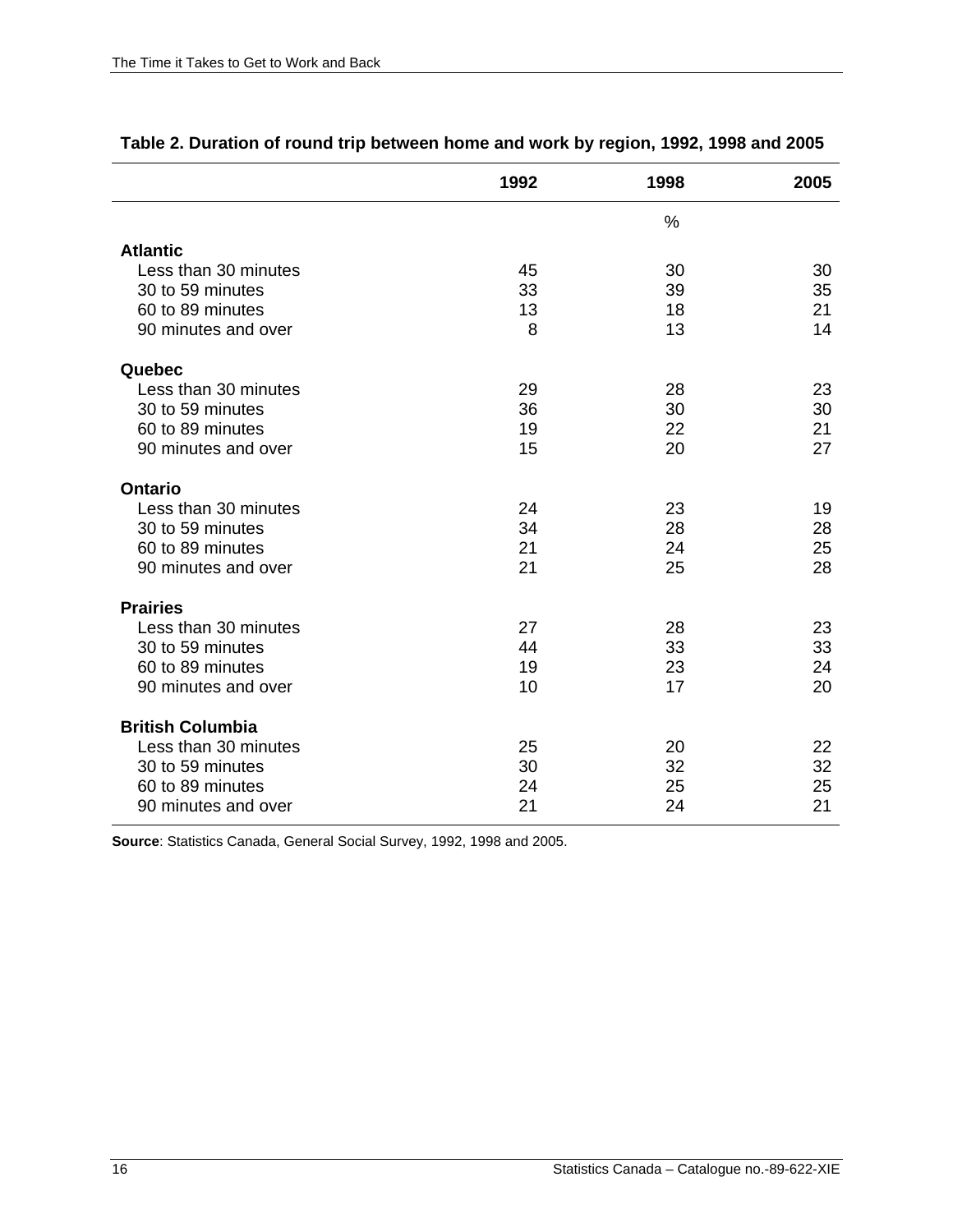| 14 minutes<br>Predicted duration for reference person<br><b>Distance from workplace</b><br>1 to 4 kilometres<br><b>Reference</b><br>+ 7 minutes<br>5 to 9 kilometres<br>10 to 14 kilometres<br>+ 16 minutes<br>15 to 19 kilometres<br>$+25$ minutes<br>20 to 24 kilometres<br>+35 minutes<br>25 to 29 kilometres<br>+38 minutes<br>30 to 34 kilometres<br>+48 minutes<br>35 to 39 kilometres<br>+56 minutes<br>40 to 49 kilometres<br>+62 minutes<br>50 to 59 kilometres<br>+64 minutes<br>60 kilometres and over<br>+98 minutes<br>Mode of transportation for getting to work <sup>1</sup><br>Automobile<br><b>Reference</b><br>+41 minutes<br>Public transit (without automobile)<br>Bimodal (public transit and automobile)<br>$+41$ minutes<br>n.s. <sup>2</sup><br>Walking<br>+ 16 minutes<br><b>Bicycle</b><br>Other<br>n.s.<br>Area of residence<br>Toronto<br>$+20$ minutes<br>+ 17 minutes<br>Montreal<br>+ 17 minutes<br>Vancouver<br>Ottawa-Gatineau<br>+ 10 minutes<br>Calgary<br>+15 minutes<br>Edmonton<br>+ 11 minutes<br>Québec<br>+ 10 minutes<br>Winnipeg<br>+ 11 minutes<br>Hamilton<br>+13 minutes<br>London<br>+12 minutes<br>+ 12 minutes<br>Kitchener<br>St. Catharines - Niagara<br>n.s.<br>Halifax<br>+ 14 minutes<br>Victoria<br>+ 16 minutes<br>+ 11 minutes<br>Windsor<br>Oshawa<br>+29 minutes<br>Saskatoon<br>n.s.<br>Regina<br>n.s.<br>St. John's<br>n.s. |                        | Increase in predicted duration of<br>round trip |
|------------------------------------------------------------------------------------------------------------------------------------------------------------------------------------------------------------------------------------------------------------------------------------------------------------------------------------------------------------------------------------------------------------------------------------------------------------------------------------------------------------------------------------------------------------------------------------------------------------------------------------------------------------------------------------------------------------------------------------------------------------------------------------------------------------------------------------------------------------------------------------------------------------------------------------------------------------------------------------------------------------------------------------------------------------------------------------------------------------------------------------------------------------------------------------------------------------------------------------------------------------------------------------------------------------------------------------------------------------------------------------------|------------------------|-------------------------------------------------|
|                                                                                                                                                                                                                                                                                                                                                                                                                                                                                                                                                                                                                                                                                                                                                                                                                                                                                                                                                                                                                                                                                                                                                                                                                                                                                                                                                                                          |                        |                                                 |
|                                                                                                                                                                                                                                                                                                                                                                                                                                                                                                                                                                                                                                                                                                                                                                                                                                                                                                                                                                                                                                                                                                                                                                                                                                                                                                                                                                                          |                        |                                                 |
|                                                                                                                                                                                                                                                                                                                                                                                                                                                                                                                                                                                                                                                                                                                                                                                                                                                                                                                                                                                                                                                                                                                                                                                                                                                                                                                                                                                          |                        |                                                 |
|                                                                                                                                                                                                                                                                                                                                                                                                                                                                                                                                                                                                                                                                                                                                                                                                                                                                                                                                                                                                                                                                                                                                                                                                                                                                                                                                                                                          |                        |                                                 |
|                                                                                                                                                                                                                                                                                                                                                                                                                                                                                                                                                                                                                                                                                                                                                                                                                                                                                                                                                                                                                                                                                                                                                                                                                                                                                                                                                                                          |                        |                                                 |
|                                                                                                                                                                                                                                                                                                                                                                                                                                                                                                                                                                                                                                                                                                                                                                                                                                                                                                                                                                                                                                                                                                                                                                                                                                                                                                                                                                                          |                        |                                                 |
|                                                                                                                                                                                                                                                                                                                                                                                                                                                                                                                                                                                                                                                                                                                                                                                                                                                                                                                                                                                                                                                                                                                                                                                                                                                                                                                                                                                          |                        |                                                 |
|                                                                                                                                                                                                                                                                                                                                                                                                                                                                                                                                                                                                                                                                                                                                                                                                                                                                                                                                                                                                                                                                                                                                                                                                                                                                                                                                                                                          |                        |                                                 |
|                                                                                                                                                                                                                                                                                                                                                                                                                                                                                                                                                                                                                                                                                                                                                                                                                                                                                                                                                                                                                                                                                                                                                                                                                                                                                                                                                                                          |                        |                                                 |
|                                                                                                                                                                                                                                                                                                                                                                                                                                                                                                                                                                                                                                                                                                                                                                                                                                                                                                                                                                                                                                                                                                                                                                                                                                                                                                                                                                                          |                        |                                                 |
|                                                                                                                                                                                                                                                                                                                                                                                                                                                                                                                                                                                                                                                                                                                                                                                                                                                                                                                                                                                                                                                                                                                                                                                                                                                                                                                                                                                          |                        |                                                 |
|                                                                                                                                                                                                                                                                                                                                                                                                                                                                                                                                                                                                                                                                                                                                                                                                                                                                                                                                                                                                                                                                                                                                                                                                                                                                                                                                                                                          |                        |                                                 |
|                                                                                                                                                                                                                                                                                                                                                                                                                                                                                                                                                                                                                                                                                                                                                                                                                                                                                                                                                                                                                                                                                                                                                                                                                                                                                                                                                                                          |                        |                                                 |
|                                                                                                                                                                                                                                                                                                                                                                                                                                                                                                                                                                                                                                                                                                                                                                                                                                                                                                                                                                                                                                                                                                                                                                                                                                                                                                                                                                                          |                        |                                                 |
|                                                                                                                                                                                                                                                                                                                                                                                                                                                                                                                                                                                                                                                                                                                                                                                                                                                                                                                                                                                                                                                                                                                                                                                                                                                                                                                                                                                          |                        |                                                 |
|                                                                                                                                                                                                                                                                                                                                                                                                                                                                                                                                                                                                                                                                                                                                                                                                                                                                                                                                                                                                                                                                                                                                                                                                                                                                                                                                                                                          |                        |                                                 |
|                                                                                                                                                                                                                                                                                                                                                                                                                                                                                                                                                                                                                                                                                                                                                                                                                                                                                                                                                                                                                                                                                                                                                                                                                                                                                                                                                                                          |                        |                                                 |
|                                                                                                                                                                                                                                                                                                                                                                                                                                                                                                                                                                                                                                                                                                                                                                                                                                                                                                                                                                                                                                                                                                                                                                                                                                                                                                                                                                                          |                        |                                                 |
|                                                                                                                                                                                                                                                                                                                                                                                                                                                                                                                                                                                                                                                                                                                                                                                                                                                                                                                                                                                                                                                                                                                                                                                                                                                                                                                                                                                          |                        |                                                 |
|                                                                                                                                                                                                                                                                                                                                                                                                                                                                                                                                                                                                                                                                                                                                                                                                                                                                                                                                                                                                                                                                                                                                                                                                                                                                                                                                                                                          |                        |                                                 |
|                                                                                                                                                                                                                                                                                                                                                                                                                                                                                                                                                                                                                                                                                                                                                                                                                                                                                                                                                                                                                                                                                                                                                                                                                                                                                                                                                                                          |                        |                                                 |
|                                                                                                                                                                                                                                                                                                                                                                                                                                                                                                                                                                                                                                                                                                                                                                                                                                                                                                                                                                                                                                                                                                                                                                                                                                                                                                                                                                                          |                        |                                                 |
|                                                                                                                                                                                                                                                                                                                                                                                                                                                                                                                                                                                                                                                                                                                                                                                                                                                                                                                                                                                                                                                                                                                                                                                                                                                                                                                                                                                          |                        |                                                 |
|                                                                                                                                                                                                                                                                                                                                                                                                                                                                                                                                                                                                                                                                                                                                                                                                                                                                                                                                                                                                                                                                                                                                                                                                                                                                                                                                                                                          |                        |                                                 |
|                                                                                                                                                                                                                                                                                                                                                                                                                                                                                                                                                                                                                                                                                                                                                                                                                                                                                                                                                                                                                                                                                                                                                                                                                                                                                                                                                                                          |                        |                                                 |
|                                                                                                                                                                                                                                                                                                                                                                                                                                                                                                                                                                                                                                                                                                                                                                                                                                                                                                                                                                                                                                                                                                                                                                                                                                                                                                                                                                                          |                        |                                                 |
|                                                                                                                                                                                                                                                                                                                                                                                                                                                                                                                                                                                                                                                                                                                                                                                                                                                                                                                                                                                                                                                                                                                                                                                                                                                                                                                                                                                          |                        |                                                 |
|                                                                                                                                                                                                                                                                                                                                                                                                                                                                                                                                                                                                                                                                                                                                                                                                                                                                                                                                                                                                                                                                                                                                                                                                                                                                                                                                                                                          |                        |                                                 |
|                                                                                                                                                                                                                                                                                                                                                                                                                                                                                                                                                                                                                                                                                                                                                                                                                                                                                                                                                                                                                                                                                                                                                                                                                                                                                                                                                                                          |                        |                                                 |
|                                                                                                                                                                                                                                                                                                                                                                                                                                                                                                                                                                                                                                                                                                                                                                                                                                                                                                                                                                                                                                                                                                                                                                                                                                                                                                                                                                                          |                        |                                                 |
|                                                                                                                                                                                                                                                                                                                                                                                                                                                                                                                                                                                                                                                                                                                                                                                                                                                                                                                                                                                                                                                                                                                                                                                                                                                                                                                                                                                          |                        |                                                 |
|                                                                                                                                                                                                                                                                                                                                                                                                                                                                                                                                                                                                                                                                                                                                                                                                                                                                                                                                                                                                                                                                                                                                                                                                                                                                                                                                                                                          |                        |                                                 |
|                                                                                                                                                                                                                                                                                                                                                                                                                                                                                                                                                                                                                                                                                                                                                                                                                                                                                                                                                                                                                                                                                                                                                                                                                                                                                                                                                                                          |                        |                                                 |
|                                                                                                                                                                                                                                                                                                                                                                                                                                                                                                                                                                                                                                                                                                                                                                                                                                                                                                                                                                                                                                                                                                                                                                                                                                                                                                                                                                                          |                        |                                                 |
|                                                                                                                                                                                                                                                                                                                                                                                                                                                                                                                                                                                                                                                                                                                                                                                                                                                                                                                                                                                                                                                                                                                                                                                                                                                                                                                                                                                          |                        |                                                 |
|                                                                                                                                                                                                                                                                                                                                                                                                                                                                                                                                                                                                                                                                                                                                                                                                                                                                                                                                                                                                                                                                                                                                                                                                                                                                                                                                                                                          |                        |                                                 |
|                                                                                                                                                                                                                                                                                                                                                                                                                                                                                                                                                                                                                                                                                                                                                                                                                                                                                                                                                                                                                                                                                                                                                                                                                                                                                                                                                                                          |                        |                                                 |
|                                                                                                                                                                                                                                                                                                                                                                                                                                                                                                                                                                                                                                                                                                                                                                                                                                                                                                                                                                                                                                                                                                                                                                                                                                                                                                                                                                                          |                        |                                                 |
|                                                                                                                                                                                                                                                                                                                                                                                                                                                                                                                                                                                                                                                                                                                                                                                                                                                                                                                                                                                                                                                                                                                                                                                                                                                                                                                                                                                          |                        |                                                 |
|                                                                                                                                                                                                                                                                                                                                                                                                                                                                                                                                                                                                                                                                                                                                                                                                                                                                                                                                                                                                                                                                                                                                                                                                                                                                                                                                                                                          |                        |                                                 |
|                                                                                                                                                                                                                                                                                                                                                                                                                                                                                                                                                                                                                                                                                                                                                                                                                                                                                                                                                                                                                                                                                                                                                                                                                                                                                                                                                                                          | <b>Greater Sudbury</b> | n.s.                                            |

### **Table 3. Increase in predicted travel times according to different factors**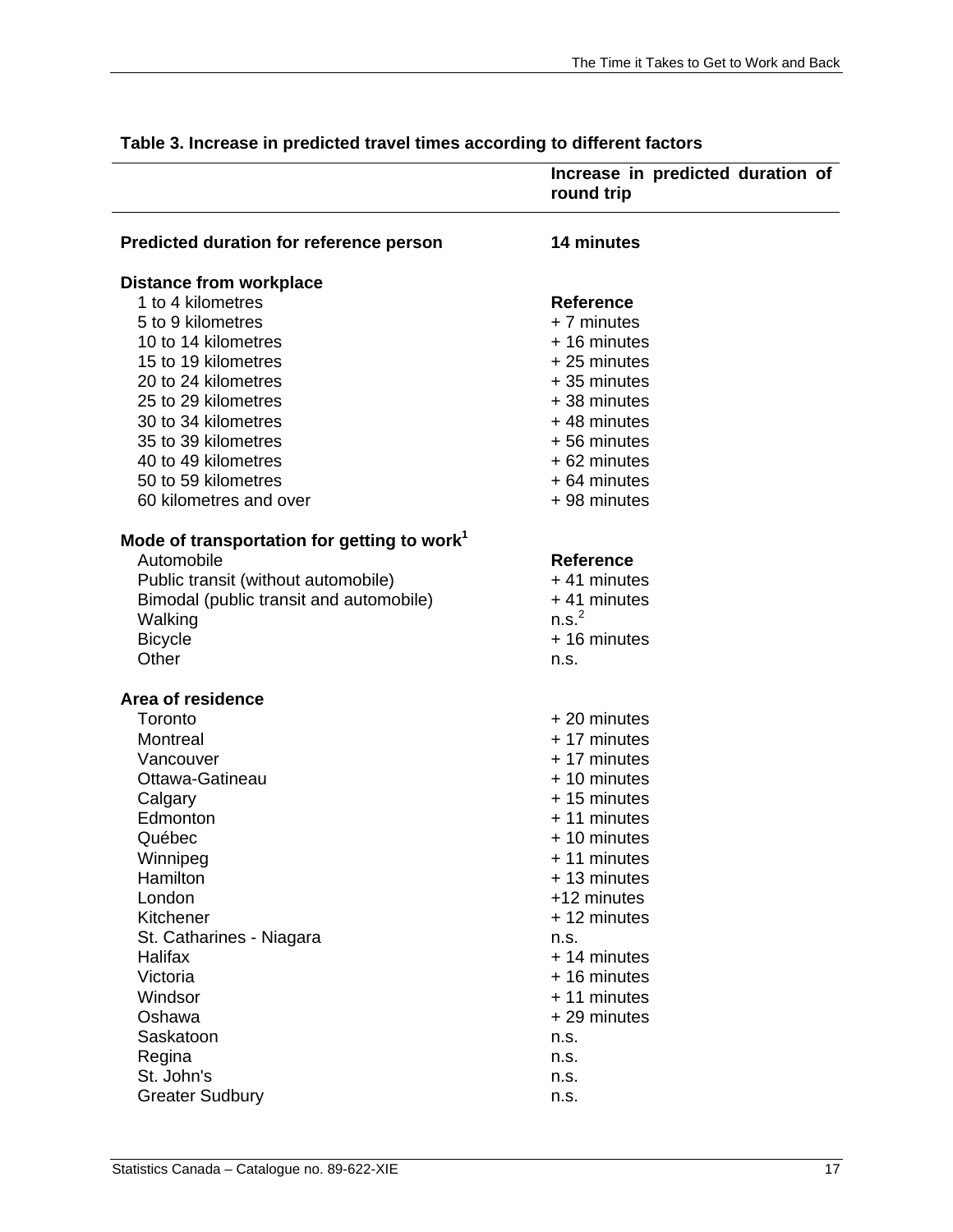|                                                    | Increase in predicted duration of<br>round trip |
|----------------------------------------------------|-------------------------------------------------|
|                                                    |                                                 |
| Chicoutimi                                         | n.s.                                            |
| Sherbrooke                                         | n.s.                                            |
| Urban areas of 100,000 to 150,000                  | $+8$ minutes                                    |
| Urban areas of 50,000 to 99,999                    | n.S.                                            |
| Urban areas of 49,999 or under                     | <b>Reference</b>                                |
| Strong MIZ                                         | n.S.                                            |
| Rural (Moderate, low or no-influence MIZ)          | n.S.                                            |
| Presence or absence of stops during commute        |                                                 |
| No.                                                | <b>Reference</b>                                |
| <b>Yes</b>                                         | + 18 minutes                                    |
| Dropping off children (at daycare centre or other) |                                                 |
| No.                                                | <b>Reference</b>                                |
| Yes                                                | $+21$ minutes                                   |
| Ajusted R2                                         | 0.47                                            |

#### **Table 3. Increase in predicted travel times according to different factors**

1. Mode of transportation is the mode used to make the longer part of the commute (in minutes).

2. n.s. means that the value is not statistically different from the reference group, at the 95% level of confidence.

**Source**: Statistics Canada, General Social Survey, 2005.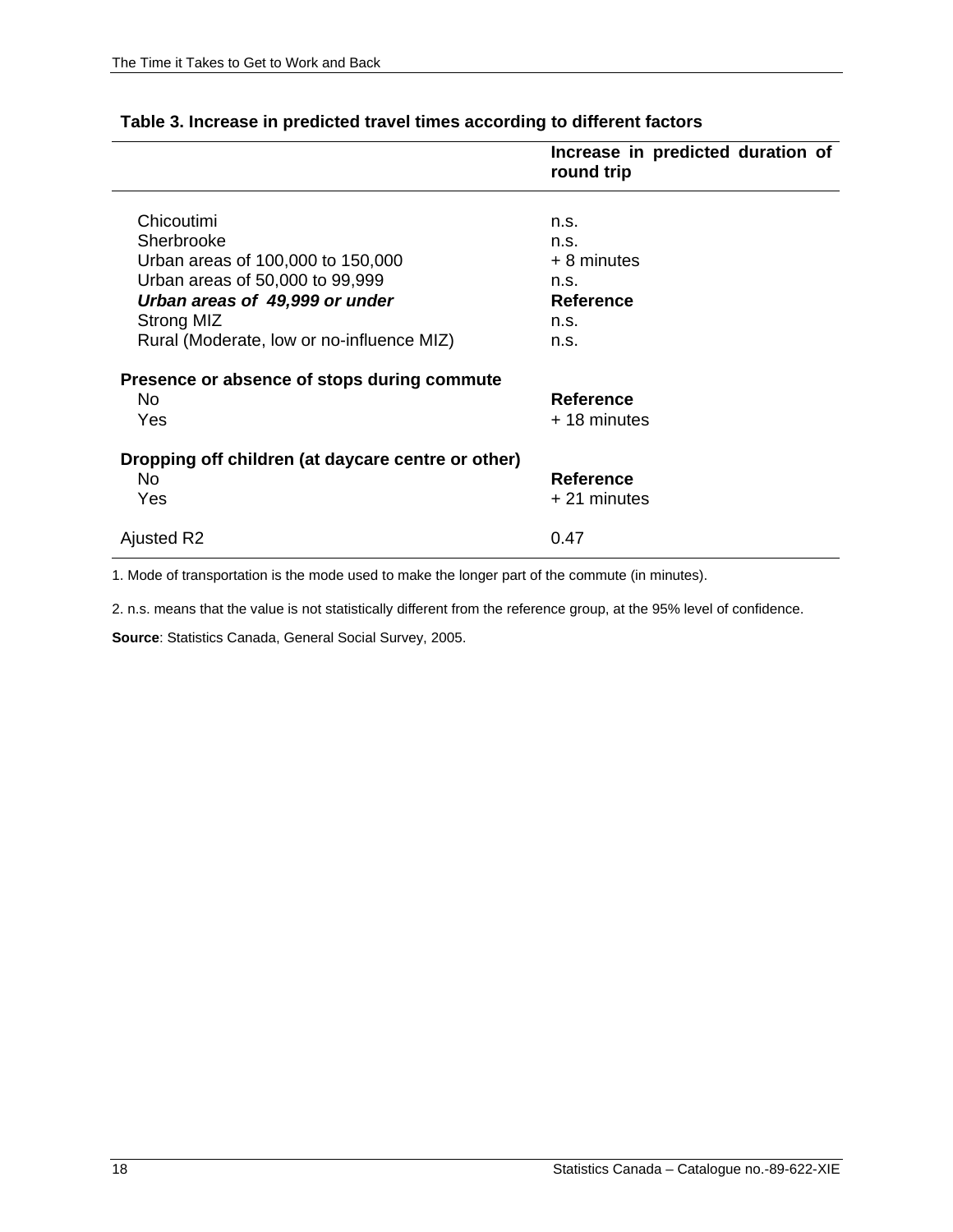|                                                            | <b>Average duration of</b> |                        |
|------------------------------------------------------------|----------------------------|------------------------|
|                                                            | round trip (in             | <b>Difference from</b> |
|                                                            | minutes)                   | reference category     |
| <b>Distance from workplace</b>                             |                            |                        |
| 1 to 4 kilometres (reference)                              | 33                         | <b>Reference</b>       |
| 5 to 9 kilometres                                          | 42                         | $+9$ minutes           |
| 10 to 14 kilometres                                        | 53                         | + 20 minutes           |
| 15 to 19 kilometres                                        | 60                         | $+28$ minutes          |
| 20 to 24 kilometres                                        | 73                         | $+40$ minutes          |
| 25 to 29 kilometres                                        | 75                         | +43 minutes            |
| 30 to 34 kilometres                                        | 85                         | +52 minutes            |
| 35 to 39 kilometres                                        | 96                         | $+64$ minutes          |
| 40 to 49 kilometres                                        | 97                         | +65 minutes            |
| 50 to 59 kilometres                                        | 101                        | +69 minutes            |
| 60 kilometres and over                                     | 132                        | + 100 minutes          |
|                                                            |                            |                        |
| Mode of transportation for getting to<br>work <sup>1</sup> |                            |                        |
| Automobile (reference)                                     | 59                         | <b>Reference</b>       |
| Public transit (without automobile)                        | 105                        | +46 minutes            |
| Bimodal (public and automobile)                            | 115                        | +56 minutes            |
| Walking                                                    | 42                         | - 17 minutes           |
| <b>Bicycle</b>                                             | 58                         | n.s. <sup>2</sup>      |
| Other                                                      | 41                         | -18 minutes            |
|                                                            |                            |                        |
| Area of residence                                          |                            |                        |
| Toronto                                                    | 80                         | + 37 minutes           |
| Montreal                                                   | 76                         | +33 minutes            |
| Vancouver                                                  | 67                         | $+24$ minutes          |
| Ottawa-Gatineau                                            | 66                         | +23 minutes            |
| Calgary                                                    | 67                         | $+24$ minutes          |
| Edmonton                                                   | 63                         | + 20 minutes           |
| Québec                                                     | 57                         | + 14 minutes           |
| Winnipeg                                                   | 61                         | +18 minutes            |
| Hamilton                                                   | 65                         | +22 minutes            |
| London                                                     | 55                         | + 12 minutes           |
| Kitchener                                                  | 61                         | +18 minutes            |
| St. Catharines - Niagara                                   | 50                         | n.s.                   |
| Halifax                                                    | 65                         | +22 minutes            |
| Victoria                                                   | 59                         | + 16 minutes           |
| Windsor                                                    | 58                         | + 15 minutes           |
| Oshawa                                                     | 111                        | +68 minutes            |
| Saskatoon                                                  | 47                         | n.s.                   |
| Regina                                                     | 48                         | n.s.                   |
| St. John's                                                 | 47                         | n.s.                   |
| <b>Greater Sudbury</b>                                     | 40                         | n.s.                   |

**Table A1. Average duration of round trip between home and workplace for workers living 1 kilometre or more from their workplace, 2005**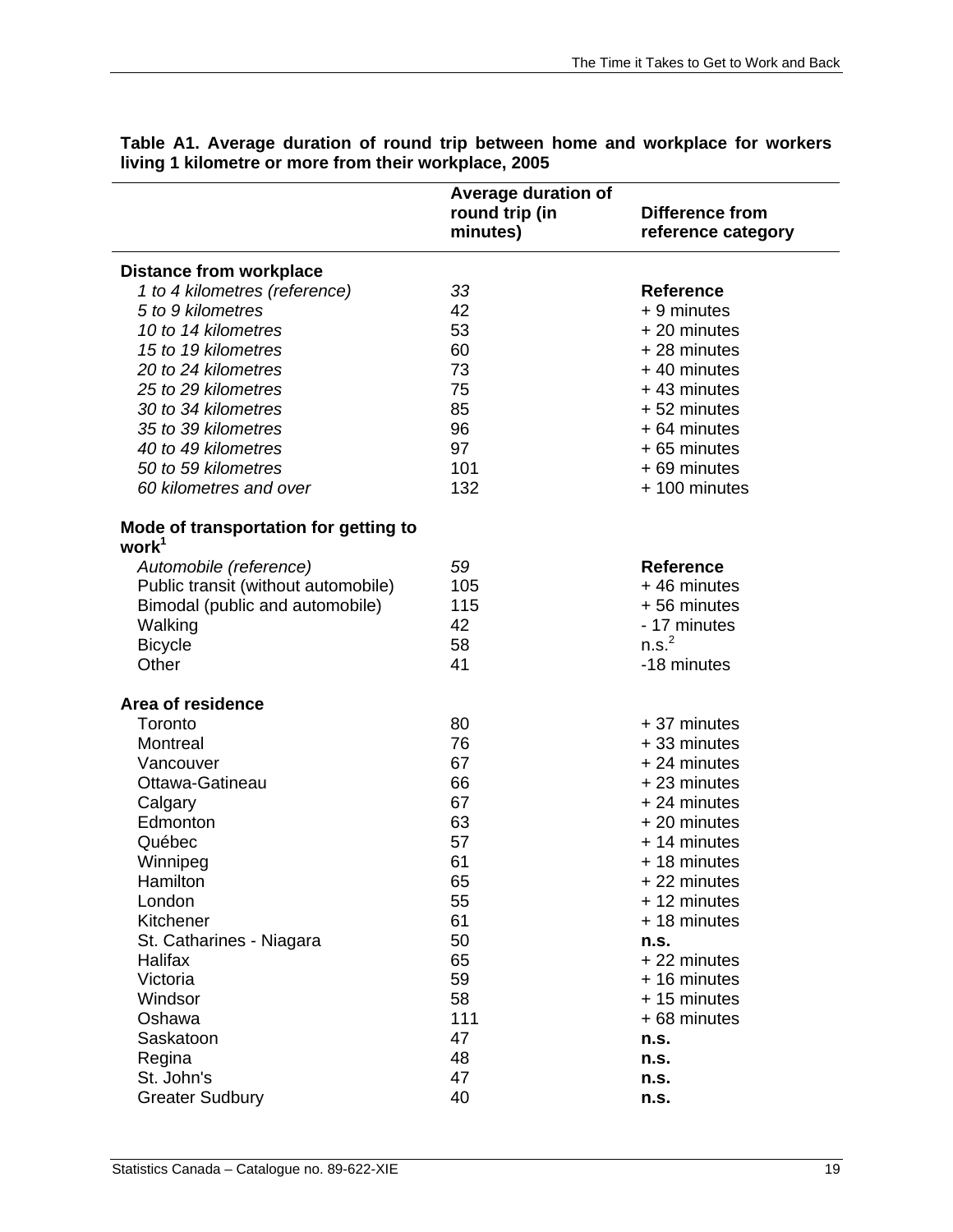|                                                                | Average duration of<br>round trip (in<br>minutes) | Difference from<br>reference category |
|----------------------------------------------------------------|---------------------------------------------------|---------------------------------------|
| Chicoutimi                                                     | 33                                                | - 10 minutes                          |
| Sherbrooke                                                     | 64                                                | $+21$ minutes                         |
| Urban areas of 100,000 to 150,000                              | 56                                                | $+13$ minutes                         |
| Urban areas of 50,000 to 99,999                                | 46                                                | $+3$ minutes                          |
| Urban areas of 49,999 or less                                  | 43                                                | <b>Reference</b>                      |
| Strong MIZ                                                     | 65                                                | $+22$ minutes                         |
| Rural (moderate, low or no-influence                           |                                                   |                                       |
| MIZ)                                                           | 51                                                | $+8$ minutes                          |
| <b>Stops during commute</b>                                    |                                                   |                                       |
| No.                                                            | 59                                                | <b>Reference</b>                      |
| Yes                                                            | 75                                                | + 16 minutes                          |
| Dropping off children (to daycare<br>centre or other)          |                                                   |                                       |
| No.                                                            | 62                                                | <b>Reference</b>                      |
| Yes                                                            | 82                                                | + 20 minutes                          |
| <b>Participation in car pooling</b><br>(automobile users only) |                                                   |                                       |
| N <sub>0</sub>                                                 | 54                                                | <b>Reference</b>                      |
| Yes                                                            | 72                                                | +18 minutes                           |

#### **Table A1. Average duration of round trip between home and workplace for workers living 1 kilometre or more from their workplace, 2005**

1. Mode of transportation is the mode used to make the longer part of the commute (in minutes).

2. n.s. means that the value is not statistically different from the reference group, at the 95% level of confidence.

**Source**: Statistics Canada, General Social Survey, 2005.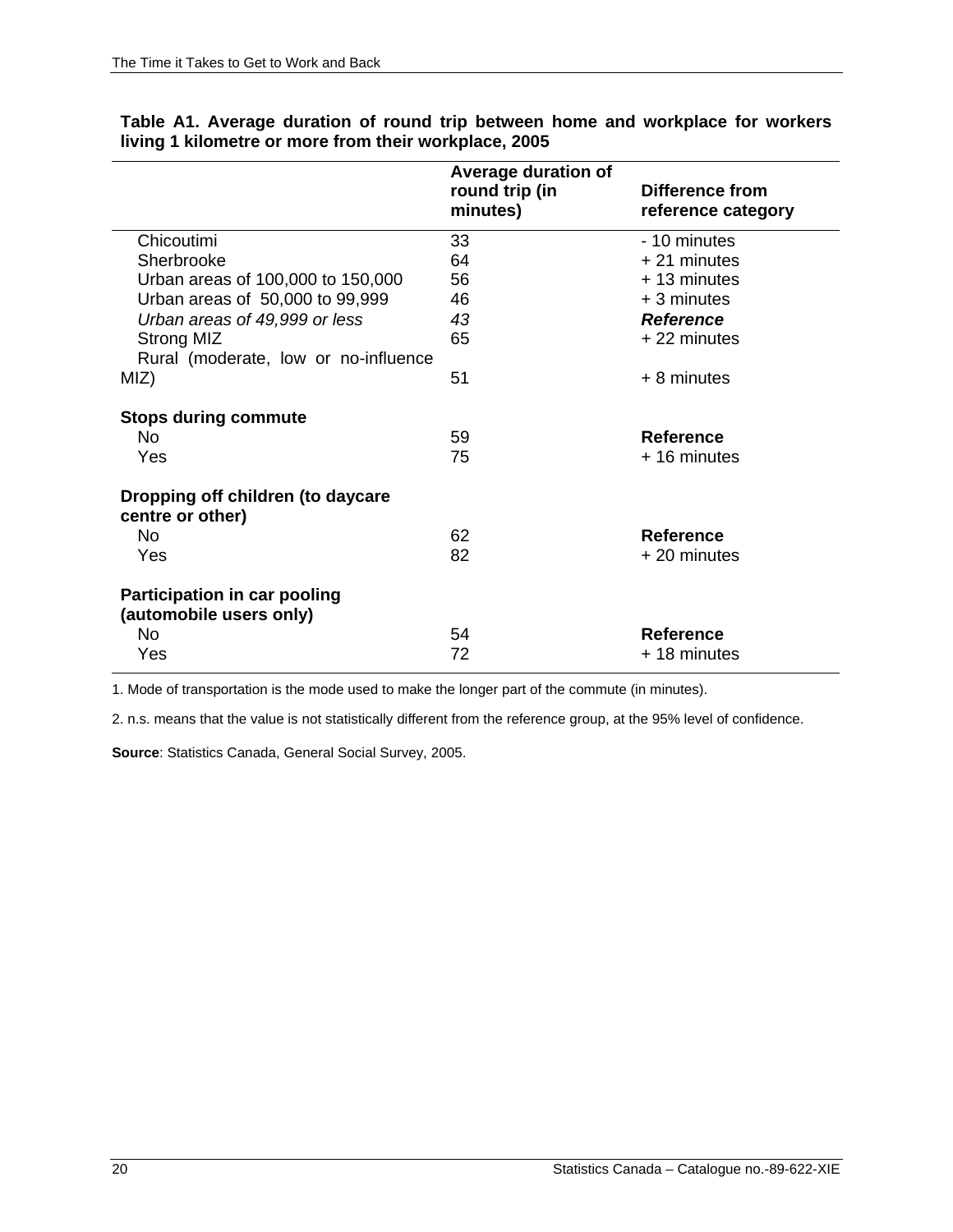#### <span id="page-22-0"></span>**Study Methodology and Concepts**

Time use estimates in this report are based on the information reported in the one-day time use diary portion of the survey. The diary provides a comprehensive accounting of participation in, and time spent on, a wide variety of day-to-day activities. In addition, information was collected on the location where these activities occurred (e.g., at home, at work, etc.) and the social contacts (for non-personal care activities), i.e., who the respondent was with - spouse, children, family, friends.

The target population included all people aged 15 and over, except full-time residents of institutions and residents of the Yukon, Nunavut and the Northwest Territories. Data was collected in each month from January to December 2005. Over this period, a total of 19,597 people were successfully interviewed, yielding a response rate of 59%. For further information on methods and data quality, see the section at the end of this report.

This article focuses solely on the travel times of workers making the round trip between their place of residence and their workplace on weekdays. Many people who are not working also travel during peak hours (Clark, 2000), the times during which congestion problems are at their worst. However, workers are most likely to contribute to road congestion. For example, data from the 2005 time use survey show that on weekday mornings, approximately two-thirds (66%) of employed persons make at least one trip by automobile during the peak period between 6:00 and 9:29 a.m. This proportion is almost three times greater than the proportion of persons who do not have a job and who make a trip by automobile during that period of the day (23%). A similar but smaller gap is observed for the afternoon peak period.



#### **Proportion who had made a trip by car on week days, by time of the day and employment status, 2005**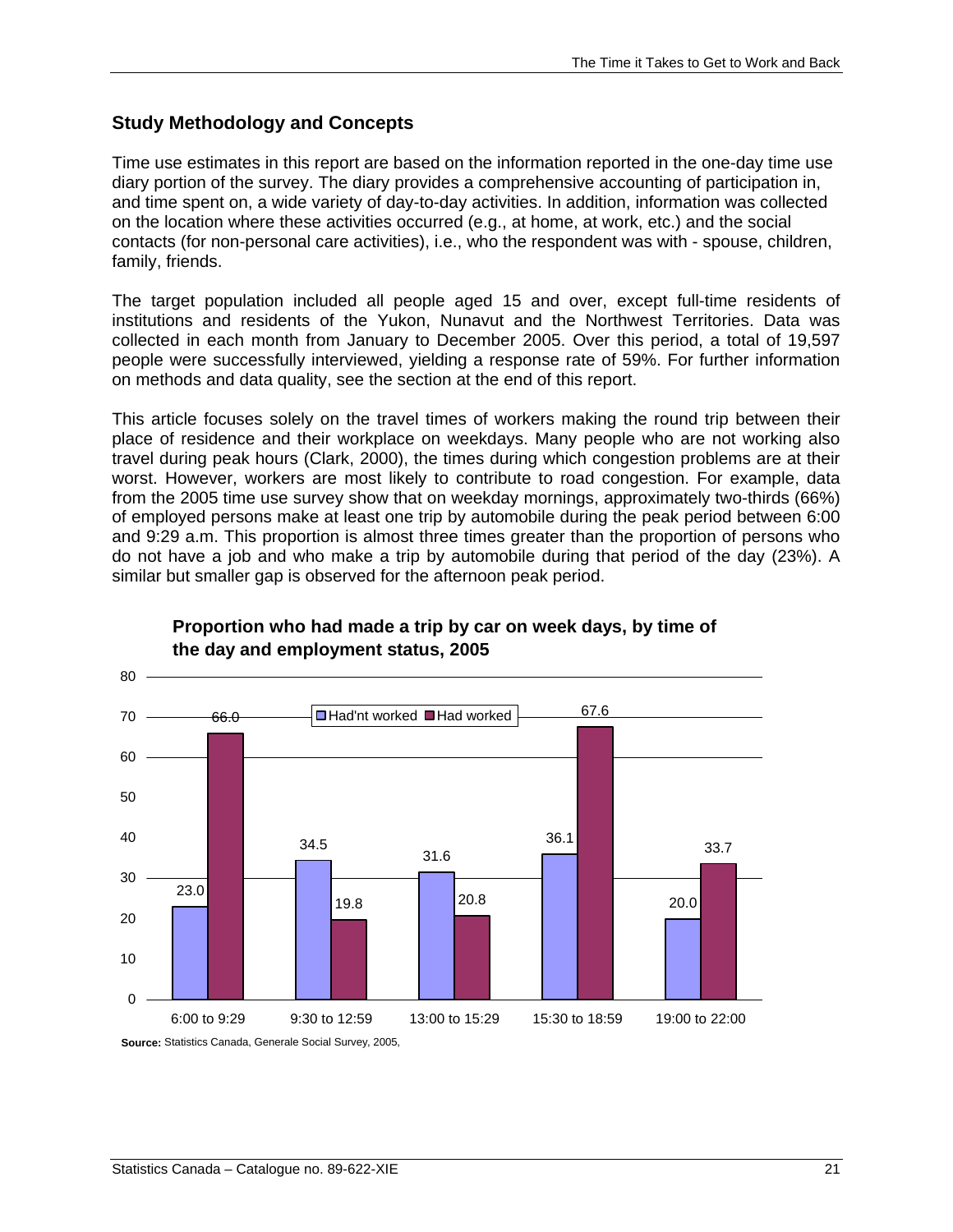The travel times presented in this study include the time taken to get to work and the time to return from it. Travel times (by car, on public transit, on foot, etc.) devoted to errands and other purposes during the commute between home and workplace are also counted as travel time. However, periods of time devoted to other activities are not included in total travel times. For example, a person who leaves home, travels for 20 minutes to drop off his/her child at daycare, spends 15 minutes talking with other parents at the daycare centre and then puts in another 20 minutes on the road getting to work will have a morning commute of 40 minutes (to which the afternoon commute will be added to obtain the total).

Also excluded are commute times between home and workplace that may occur during the day. For example, the time spent going to and from home for lunch is not added to the total.

Also excluded from this study are workers who were asked to provide information for a day during the weekend (their reference day in the time use survey), those who make only one trip from home to their workplace or vice versa during the reference day and those who reported having commuted between a place other than their usual home (a hotel, the home of another person, etc.) and their workplace. Lastly, a few respondents whose total travel time exceeded five hours in the reference day were excluded. While these respondents accounted for only 0.2% of workers in 2005, they can exert considerable influence on the reported averages and the regression analysis. However, the inclusion or exclusion of these workers does not affect the general conclusions of this study.

In short, a minimum and maximum of two trips are counted per worker: the duration of the first trip between home and work (or between work and home for persons working nights) and the duration of the second trip between work and home (or vice versa).